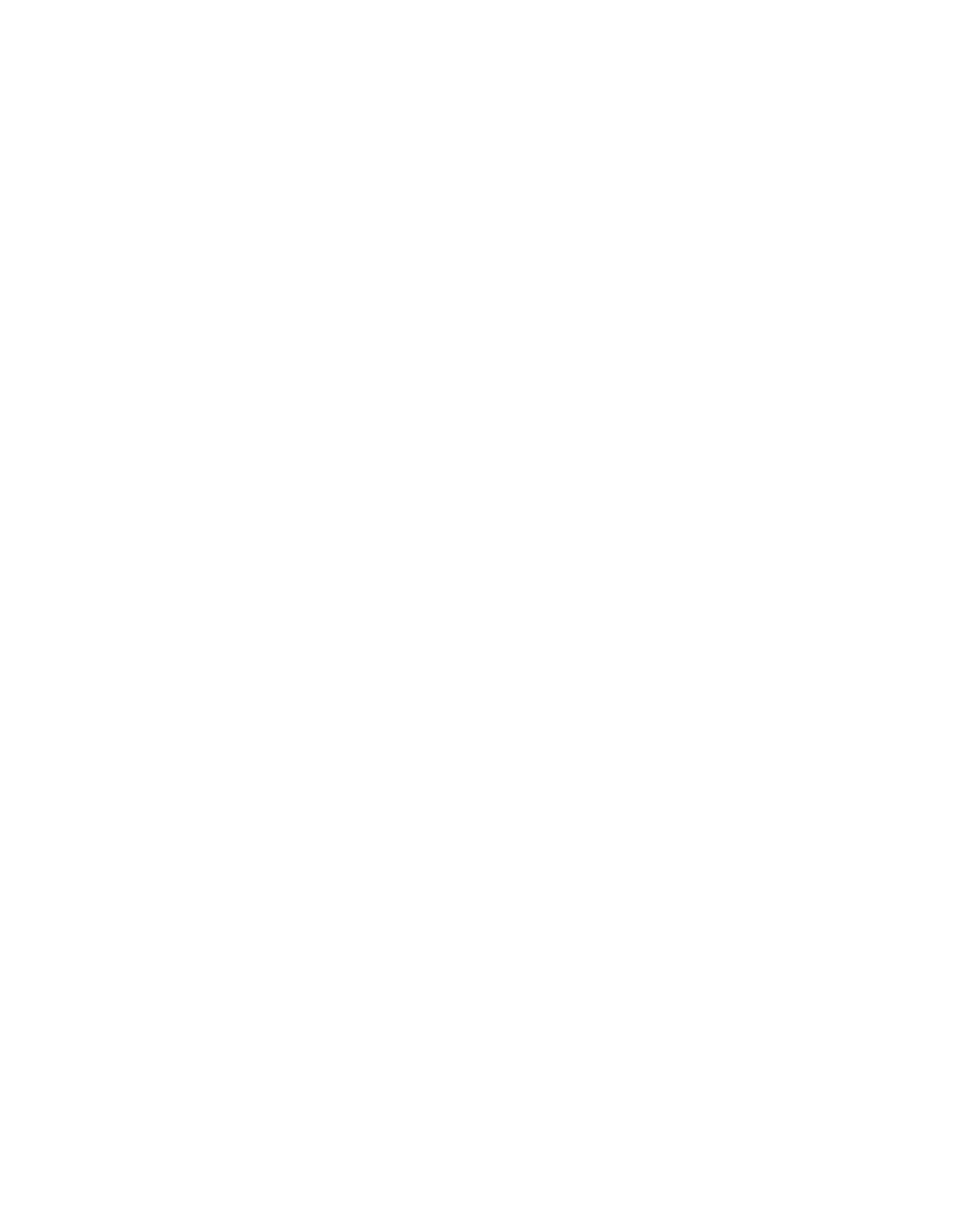| A&E            | Architectural and Engineering                               |
|----------------|-------------------------------------------------------------|
| <b>ACGME</b>   | <b>Accreditation Council for Graduate Medical Education</b> |
| AHAB           | Affordable Housing Advisory Board                           |
| <b>AHCA</b>    | Florida Agency for Healthcare Administration                |
| <b>AHCAC</b>   | African Heritage Cultural Arts Center                       |
| <b>AHTFB</b>   | Affordable Housing Trust Fund Board                         |
| ADA            | Americans with Disabilities Act                             |
| <b>ADPICS</b>  | Advanced Purchasing and Inventory Control System            |
| <b>AIM</b>     | Actively Investing in Miami-Dade                            |
| <b>ALF</b>     | <b>Assisted Living Facility</b>                             |
| <b>ALS</b>     | Advanced Life Support                                       |
| <b>AMS</b>     | <b>Audit and Management Services</b>                        |
| <b>AO</b>      | Administrative Order                                        |
| <b>AOC</b>     | Administrative Office of the Courts                         |
| <b>APP</b>     | Art in Public Places                                        |
| <b>ARFF</b>    | Aircraft Rescue and Firefighting Unit                       |
| <b>ARPA</b>    | American Rescue Plan Act                                    |
| <b>ASB</b>     | <b>Addiction Services Board</b>                             |
| <b>ASD</b>     | Animal Services Department                                  |
| <b>ATMS</b>    | Advanced Traffic Management System                          |
| <b>ASPCA</b>   | American Society for the Prevention of Cruelty to Animals   |
| AZA            | Association of Zoos and Aquariums                           |
| <b>BAT</b>     | <b>Budgeting Analysis Tool</b>                              |
| <b>BBC GOB</b> | Building Better Communities General Obligation Bond Program |
| <b>BBN</b>     | <b>Better Bus Network</b>                                   |
| <b>BCC</b>     | <b>Board of County Commissioners</b>                        |
| <b>BLE</b>     | <b>Basic Law Enforcement</b>                                |
| <b>BOMA</b>    | <b>Building Owners and Managers Association</b>             |
| <b>BRT</b>     | <b>Bus Rapid Transit</b>                                    |
| <b>BWC</b>     | Body Worn Camera                                            |
| <b>CAD</b>     | Computer Aided Dispatch/Computer Aided Design               |
| <b>CAFR</b>    | Comprehensive Annual Financial Report                       |
| <b>CAHSD</b>   | Community Action and Human Services Department              |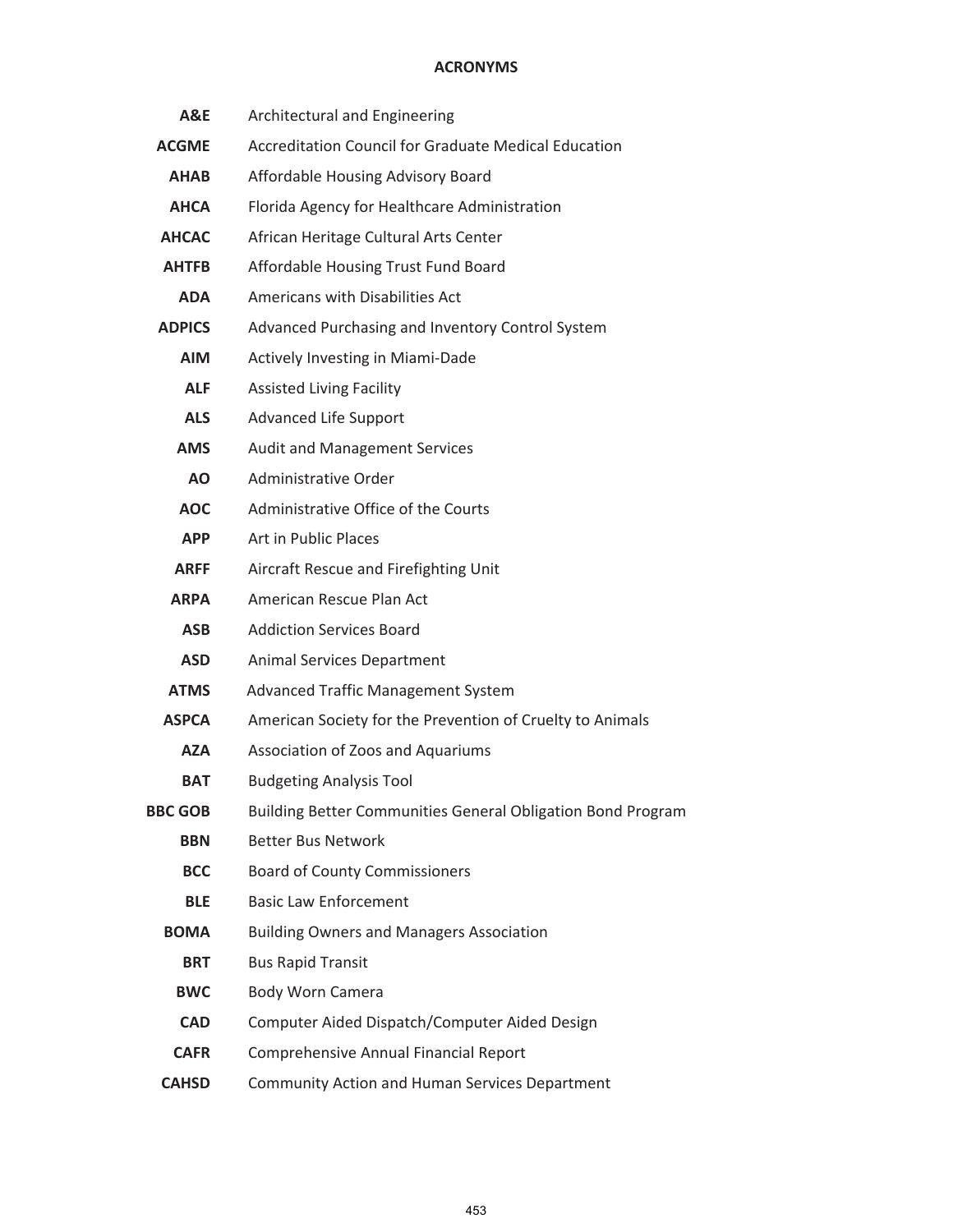- **CALEA** Commission on Accreditation for Law Enforcement Agencies, Inc.
- **CAMA** Computer Aided Mass Appraisal
- **CAO** County Attorney's Office
- **CAPER** Consolidated Annual Performance Evaluation Report
- **CAPRA** Commission for Accreditation of Park and Recreation Agencies
- **CARES** Coronavirus Aid, Relief and Economic Security Act
- **CBA** Collective Bargaining Agreement
- **CBAT** Capital Budgeting Analysis Tool
- **CBE** Community Business Enterprise
- **CBO** Community-based Organization
- **CDBG** Community Development Block Grant
- **CDC** Centers for Disease Control and Prevention
- **CDMP** Comprehensive Development Master Plan
- **CDT** Convention Development Tax
- **CEMP** Comprehensive Emergency Management Plan
- **CERT** Community Emergency Response Team
- **CFA** Commission for Florida Law Enforcement Accreditation
- **CFAI** Commission on Fire Accreditation International
- **CFFP** Capital Fund Financing Program (CFFP)
- **CFP** Capital Funds Program
- **CIIP** Countywide Infrastructure Investment Program
- **CIO** Chief Information Officer
- **CIP** Capital Improvements Program
- **CIS** Customer Information System
- **CITT** Citizens' Independent Transportation Trust
- **CJIS** Criminal Justice Information System
- **CMS** Claims Management System
- **CNG** Compressed Natural Gas
- **COC** Clerk of Courts
- **CODI** Commission on Disability Issues
- **COE** Commission on Ethics and Public Trust
- **COOP** Continuity of Operations Plan
- **COPS** Community Oriented Policing Services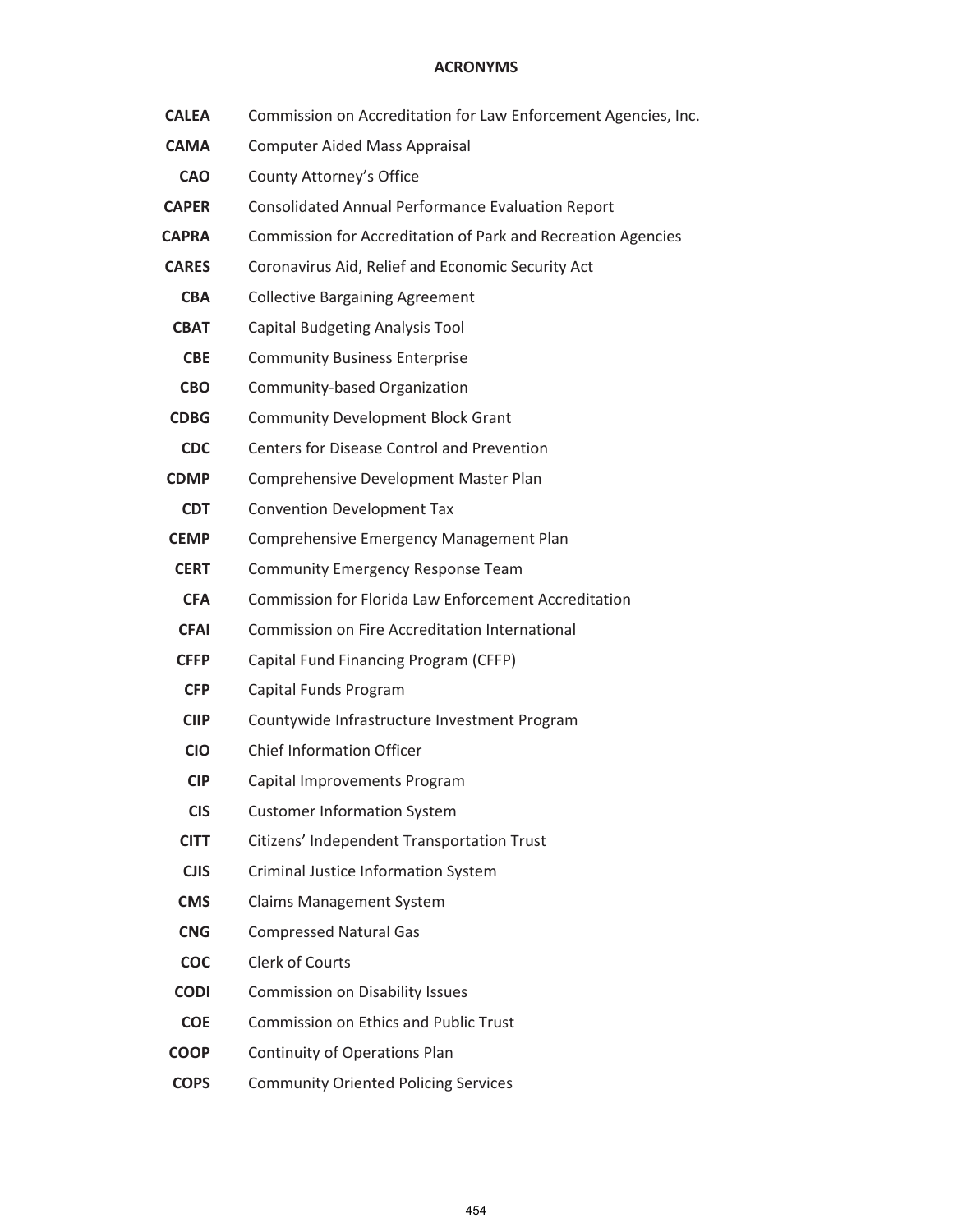| <b>CPE</b>    | <b>Continuing Professional Education</b>                        |
|---------------|-----------------------------------------------------------------|
| <b>CPEP</b>   | Certified Public Expenditure Program                            |
| <b>CPI</b>    | <b>Consumer Price Index</b>                                     |
| <b>CPP</b>    | <b>Community Periodical Program</b>                             |
| <b>CRA</b>    | <b>Community Redevelopment Agency</b>                           |
| <b>CRM</b>    | <b>Customer Relationship Management</b>                         |
| <b>CRCT</b>   | Comprehensive Relational Criteria Tool                          |
| <b>CRF</b>    | <b>City Resilience Framework</b>                                |
| <b>CRIPA</b>  | Civil Rights of Institutionalized Person's Act                  |
| <b>CRRSAA</b> | Coronavirus Response and Relief Supplemental Appropriations Act |
| <b>CSBE</b>   | <b>Community Small Business Enterprise</b>                      |
| <b>CSBG</b>   | <b>Community Service Block Grant</b>                            |
| <b>CSLFRF</b> | Coronavirus State and Local Fiscal Recovery Funds               |
| <b>CST</b>    | <b>Communication Services Tax</b>                               |
| <b>CUP</b>    | Consumptive Use Permit                                          |
| <b>CVAC</b>   | <b>Coordinated Victims Assistance Center</b>                    |
| <b>CWP</b>    | <b>Community Workforce Program</b>                              |
| <b>CY</b>     | Calendar Year                                                   |
| CZAB          | <b>Community Zoning Appeals Board</b>                           |
| <b>DAE</b>    | Disaster Assistance Employee                                    |
| <b>DARE</b>   | Drug Abuse Resistance Education                                 |
| <b>DBE</b>    | <b>Disadvantaged Business Enterprise</b>                        |
| <b>DCA</b>    | Florida Department of Community Affairs                         |
| <b>DDA</b>    | Downtown Development Authority                                  |
| <b>DFR</b>    | Departmental Fund Reserve                                       |
| <b>DHS</b>    | Department of Homeland Security                                 |
| <b>DJJ</b>    | Department of Juvenile Justice                                  |
| <b>DNS</b>    | <b>Domain Name Services</b>                                     |
| <b>DoCA</b>   | Department of Cultural Affairs                                  |
| <b>DOJ</b>    | U.S. Department of Justice                                      |
| <b>DOR</b>    | Florida Department of Revenue                                   |
| <b>DROP</b>   | Deferred Retirement Option Program                              |
| <b>DSAIL</b>  | Disability Services and Independent Living                      |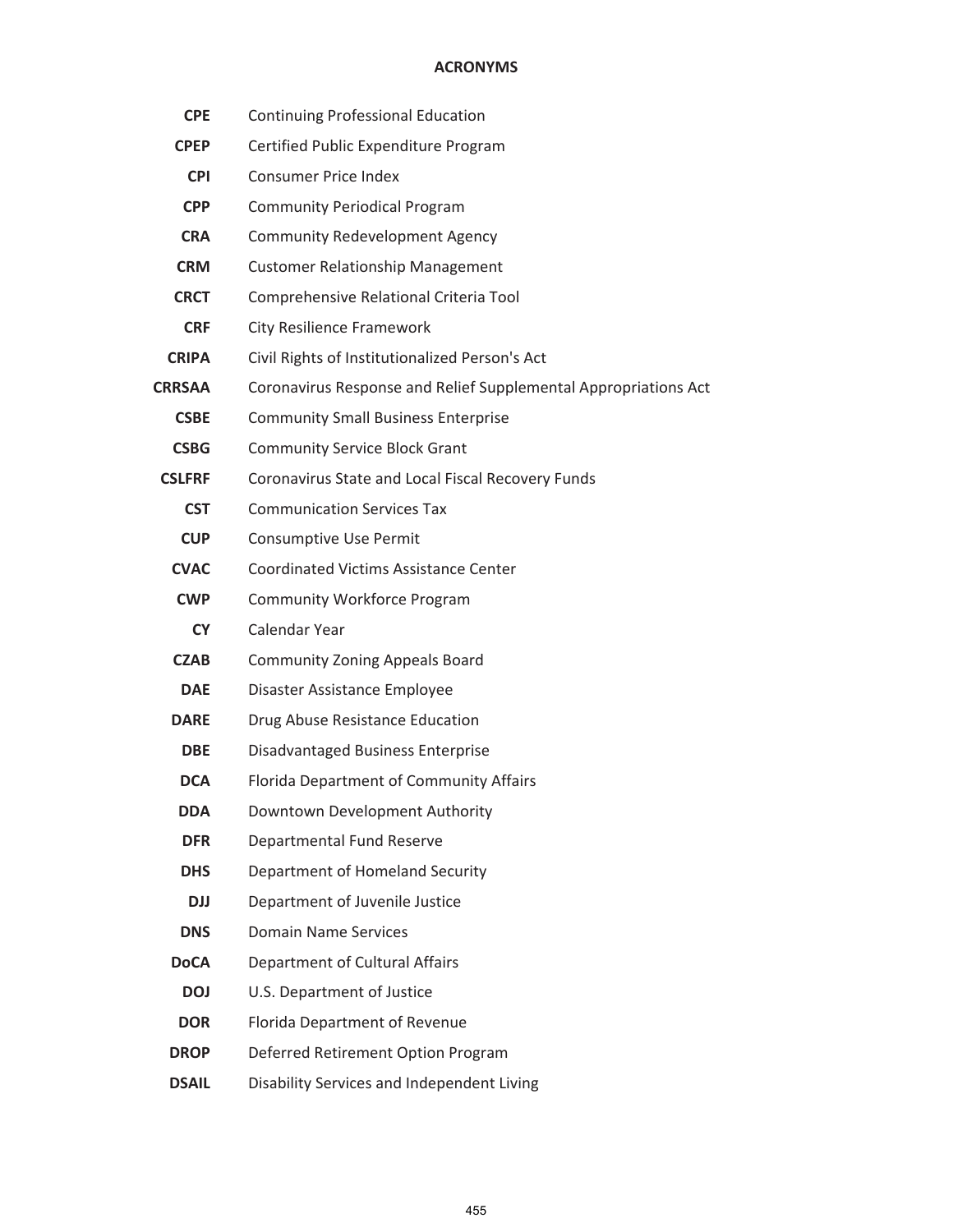| <b>DSWM</b>   | Department of Solid Waste Management                          |
|---------------|---------------------------------------------------------------|
| <b>DTA</b>    | <b>Designated Target Area</b>                                 |
| <b>DTPW</b>   | Department of Transportation and Public Works                 |
| <b>DUI</b>    | Driving Under the Influence                                   |
| <b>DVOB</b>   | Domestic Violence Oversight Board                             |
| <b>EAMS</b>   | <b>Enterprise Asset Management System</b>                     |
| <b>ECD</b>    | <b>Electronic Control Device</b>                              |
| <b>ECDP</b>   | <b>Enhanced County and District Program</b>                   |
| <b>ECISMA</b> | Everglades Cooperative Invasive Species Management Area       |
| <b>ECM</b>    | <b>Enterprise Content Management</b>                          |
| <b>EDF</b>    | Economic Development Fund                                     |
| <b>EDMS</b>   | <b>Electronic Document Management System</b>                  |
| <b>EECO</b>   | Education, Extension, Conservation and Outreach               |
| <b>EDP</b>    | <b>Equitable Distribution Program</b>                         |
| <b>EEL</b>    | <b>Environmentally Endangered Land</b>                        |
| <b>EEOC</b>   | U. S. Equal Employment Opportunity Commission (United States) |
| EF            | <b>Efficiency Measure</b>                                     |
| <b>EIS</b>    | <b>Expedited Intake System</b>                                |
| <b>EMAP</b>   | <b>Emergency Management Accreditation Program</b>             |
| EO            | <b>Emergency Order</b>                                        |
| <b>EOB</b>    | <b>Equal Opportunity Board</b>                                |
| <b>EOC</b>    | <b>Emergency Operations Center</b>                            |
| eOIR          | Electronic Offense Incident Report                            |
| <b>EOY</b>    | End of Year                                                   |
| <b>EPA</b>    | <b>Environmental Protection Agency</b>                        |
| ePAR          | <b>Electronic Payroll and Attendance Records</b>              |
| <b>ERP</b>    | <b>Enterprise Resource Planning System</b>                    |
| <b>ERU</b>    | <b>Early Representation Unit</b>                              |
| <b>ESCO</b>   | <b>Energy Service Company</b>                                 |
| <b>ESG</b>    | <b>Emergency Solutions Grant</b>                              |
| <b>EVIDS</b>  | Electronic Voter Identification System                        |
| EZ            | <b>Enterprise Zone</b>                                        |
|               |                                                               |

**FAA** Federal Aviation Administration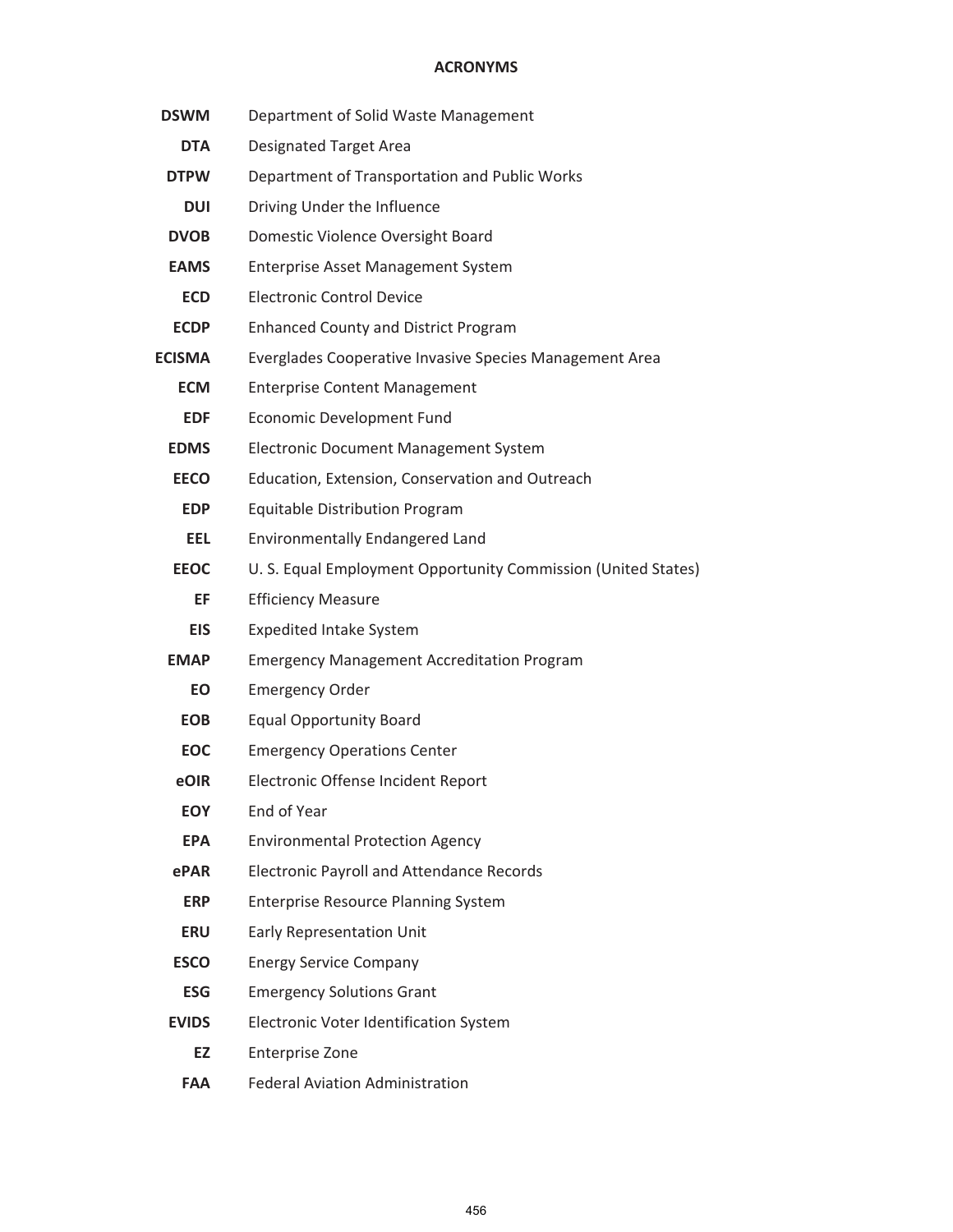| <b>FAMIS</b> | Financial Accounting Management Information System  |
|--------------|-----------------------------------------------------|
| <b>FBC</b>   | Florida Benchmarking Consortium                     |
| <b>FBI</b>   | Federal Bureau of Investigation                     |
| <b>FDEP</b>  | Florida Department of Environmental Protection      |
| <b>FDLE</b>  | Florida Department of Law Enforcement               |
| <b>FDOH</b>  | Florida Department of Health                        |
| <b>FDOT</b>  | Florida Department of Transportation                |
| <b>FEMA</b>  | <b>Federal Emergency Management Agency</b>          |
| <b>FERT</b>  | Forensic Evidence Recovery Team                     |
| <b>FIU</b>   | Florida International University                    |
| <b>FORT</b>  | Foldout Rigid Temporary Shelter                     |
| <b>FPL</b>   | Florida Power and Light                             |
| <b>FRPA</b>  | Florida Recreation and Park Association             |
| <b>FRS</b>   | Florida Retirement System                           |
| <b>FTA</b>   | <b>Federal Transit Administration</b>               |
| <b>FTE</b>   | <b>Full-Time Equivalent</b>                         |
| <b>FY</b>    | <b>Fiscal Year</b>                                  |
| <b>GAA</b>   | <b>General Aviation Airports</b>                    |
| <b>GAAP</b>  | <b>Generally Accepted Accounting Principles</b>     |
| <b>GAL</b>   | Guardian Ad Litem Program                           |
| <b>GASB</b>  | <b>Government Accounting Standards Board</b>        |
| <b>GFOA</b>  | <b>Government Finance Officers Association</b>      |
| <b>GGIF</b>  | General Government Improvement Fund                 |
| <b>GIS</b>   | Geographic Information System                       |
| <b>GMCVB</b> | <b>Greater Miami Convention and Visitors Bureau</b> |
| <b>GMSC</b>  | <b>Greater Miami Service Corps</b>                  |
| <b>GOB</b>   | <b>General Obligation Bond</b>                      |
| <b>GVI</b>   | Gun Violence Intervention Project                   |
| <b>HCV</b>   | Housing Choice Voucher                              |
| <b>HEX</b>   | <b>Homestead Exemption</b>                          |
| <b>HLD</b>   | High Level Disinfection                             |
| <b>HHS</b>   | U. S. Department of Health and Human Services       |
| <b>HOME</b>  | Home Investment Partnerships Program                |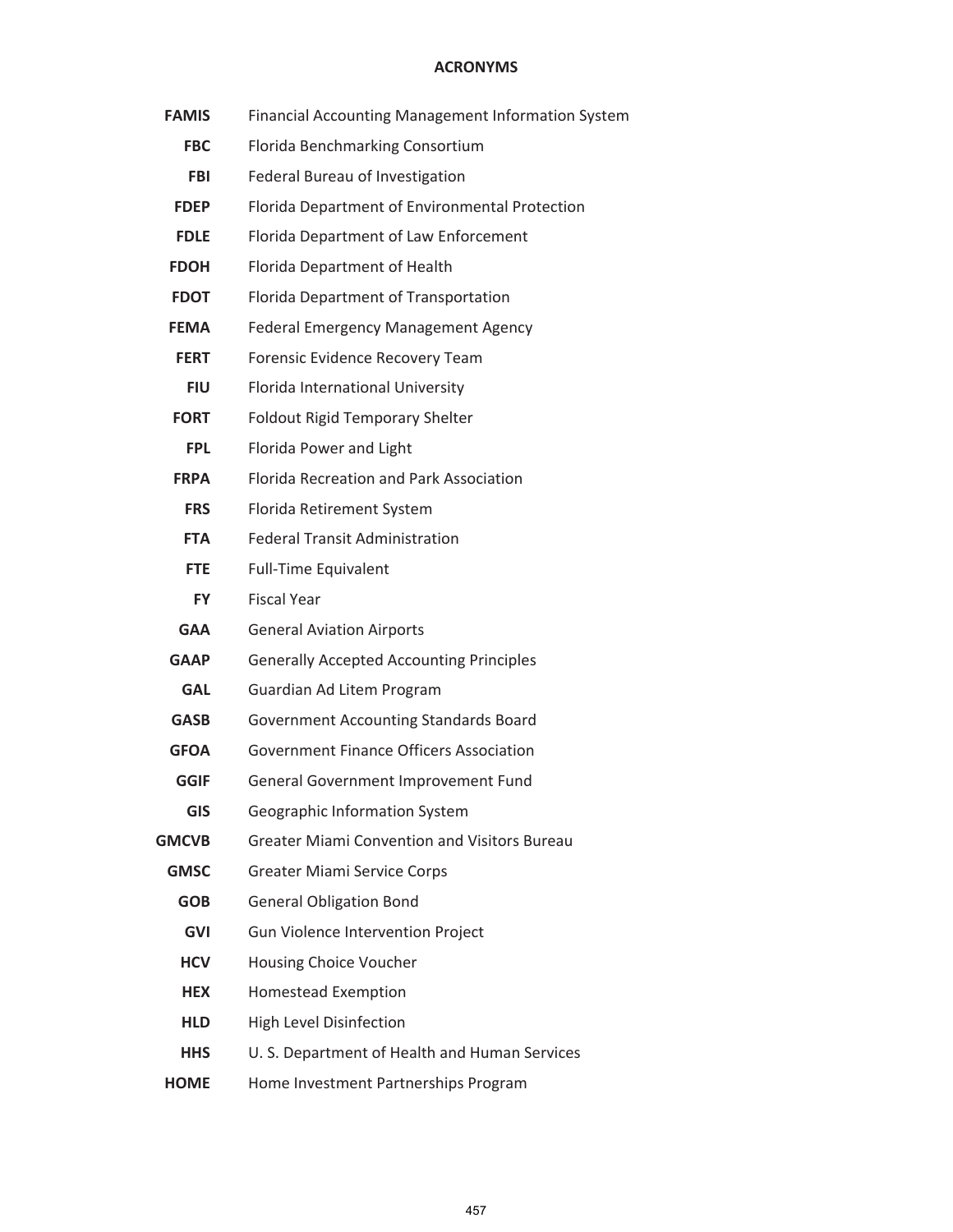| <b>HQS</b>      | <b>Housing Quality Standard</b>                       |
|-----------------|-------------------------------------------------------|
| <b>HR</b>       | Human Resources Department                            |
| <b>HT</b>       | <b>Homeless Trust</b>                                 |
| <b>HVAC</b>     | Heating, Ventilation and Air Conditioning             |
| <b>HUD</b>      | U. S. Housing and Urban Development                   |
| <b>HUD-VASH</b> | <b>HUD Veterans Affairs Supportive Housing</b>        |
| <b>IAFC</b>     | <b>International Association of Fire Chiefs</b>       |
| <b>ICE</b>      | <b>Immigration and Customs Enforcement</b>            |
| IC <sub>3</sub> | Integrated Command & Communications Center            |
| <b>ICMA</b>     | International City/County Management Association      |
| IN              | <b>Input Measure</b>                                  |
| <b>INFORMS</b>  | Integrated Financial Resources Management System      |
| IO              | Implementing Order                                    |
| <b>ISD</b>      | <b>Internal Services Department</b>                   |
| IT              | <b>Information Technology</b>                         |
| <b>ITB</b>      | <b>Invitation to Bid</b>                              |
| <b>ITD</b>      | <b>Information Technology Department</b>              |
| <b>IVR</b>      | <b>Interactive Voice Response</b>                     |
| IWA.            | Imaging and Workflow Automation                       |
| <b>JAC</b>      | Juvenile Assessment Center                            |
| <b>JAG</b>      | <b>Edward Byrne Memorial Justice Assistance Grant</b> |
| <b>JCA</b>      | Joseph Caleb Auditorium                               |
| <b>JMH</b>      | Jackson Memorial Hospital                             |
| <b>JMS</b>      | Jail Management System                                |
| <b>JSD</b>      | Juvenile Services Department                          |
| <b>LBT</b>      | <b>Local Business Tax</b>                             |
| <b>LDB</b>      | Local Disadvantaged Business                          |
| <b>LEAD</b>     | Literacy for Every Adult in Dade                      |
| <b>LED</b>      | <b>Light Emitting Diode</b>                           |
| <b>LEED</b>     | Leadership in Energy and Environmental Design         |
| <b>LETF</b>     | Law Enforcement Trust Fund                            |
| <b>LERMS</b>    | Law Enforcement Records Management System             |
| LGBTQ+          | Lesbian Gay Bisexual Transgender Questioning          |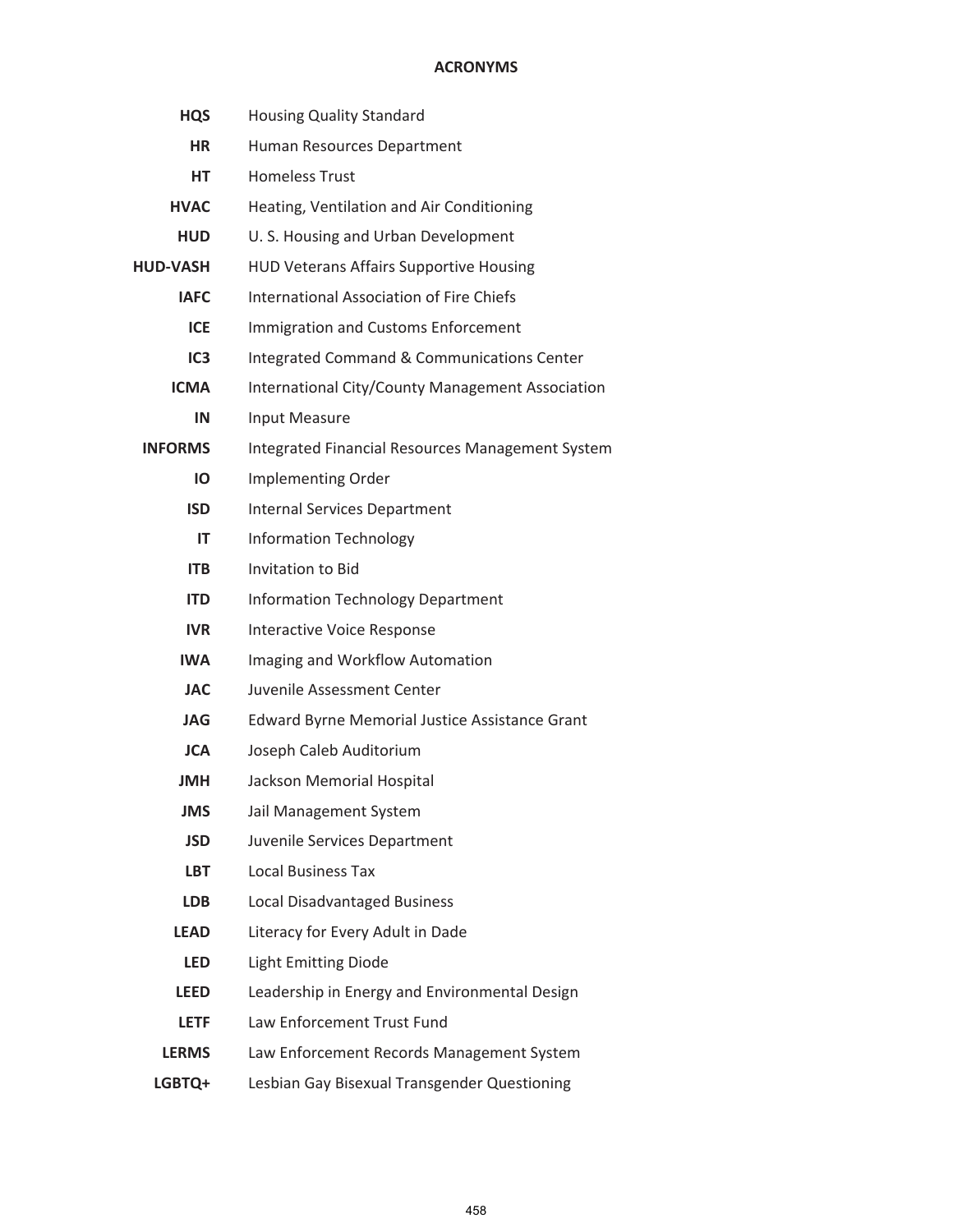| <b>LIHEAP</b> | Low-Income Home Energy Assistance Program            |
|---------------|------------------------------------------------------|
| <b>LIMS</b>   | Laboratory Information Management System             |
| <b>LMS</b>    | <b>Local Mitigation Strategy</b>                     |
| <b>LOGT</b>   | <b>Local Option Gas Tax</b>                          |
| <b>LPR</b>    | License Plate Reader                                 |
| <b>LRTP</b>   | Long Range Transportation Plan                       |
| <b>LSOS</b>   | Logistically, Scientifically and Objectively Studied |
| <b>LSS</b>    | Lean Six Sigma                                       |
| <b>MAAC</b>   | Miami Airline Affairs Committee                      |
| <b>MAC</b>    | Municipal Advisory Committee                         |
| <b>MCC</b>    | <b>Miscellaneous Construction Contracts</b>          |
| <b>MDAD</b>   | Miami-Dade Aviation Department                       |
| <b>MDCA</b>   | Miami-Dade County Auditorium                         |
| <b>MDCPS</b>  | Miami-Dade County Public Schools                     |
| <b>MDCR</b>   | Miami-Dade Corrections and Rehabilitation            |
| <b>MDEAT</b>  | Miami-Dade Economic Advocacy Trust                   |
| <b>MDFR</b>   | Miami-Dade Fire Rescue                               |
| <b>MDPD</b>   | Miami-Dade Police Department                         |
| <b>MDPLS</b>  | Miami-Dade Public Library System                     |
| <b>MDPSTI</b> | Miami-Dade Public Safety Training Institute          |
| <b>MDRP</b>   | Miami-Dade Rescue Plan                               |
| <b>MDSPD</b>  | Miami-Dade Schools Police Department                 |
| <b>MDTV</b>   | Miami-Dade Television                                |
| <b>MDX</b>    | Miami-Dade Expressway Authority                      |
| <b>ME</b>     | <b>Medical Examiner</b>                              |
| <b>MHz</b>    | Megahertz                                            |
| <b>MIA</b>    | Miami International Airport                          |
| <b>MIC</b>    | Miami Intermodal Center                              |
| <b>MOE</b>    | <b>Maintenance of Effort</b>                         |
| <b>MOU</b>    | Memorandum of Understanding                          |
| <b>MOVES</b>  | <b>Mobile Operations Victim Emergency Services</b>   |
| <b>MWDC</b>   | <b>Metro-West Detention Center</b>                   |
| <b>NACo</b>   | <b>National Association of Counties</b>              |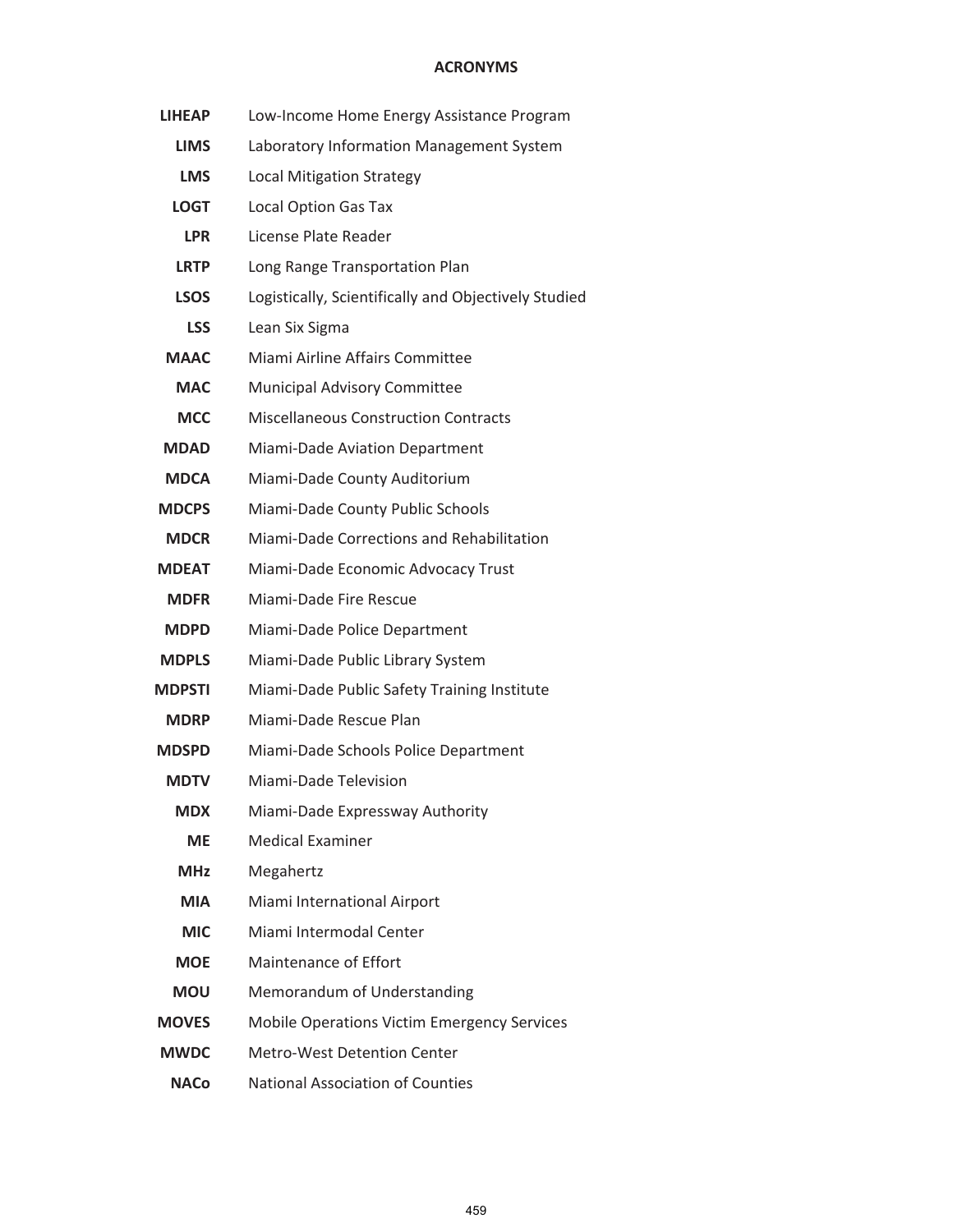| <b>NAM</b>     | Natural Areas Management                          |
|----------------|---------------------------------------------------|
| <b>NAME</b>    | <b>National Association of Medical Examiners</b>  |
| <b>NEAT</b>    | Neighborhood Enhancement Action Team              |
| <b>NIBIN</b>   | National Integrated Ballistic Information Network |
| <b>NRPA</b>    | National Recreation and Park Association          |
| <b>NSI</b>     | Neighborhood Safety Initiative                    |
| <b>NSP</b>     | Neighborhood Stabilization Program                |
| <b>NSMB</b>    | Neat Streets Miami Board                          |
| <b>NTSB</b>    | <b>National Transportation Safety Board</b>       |
| <b>OC</b>      | <b>Outcome Measure</b>                            |
| <b>OEM</b>     | <b>Office of Emergency Management</b>             |
| <b>OIG</b>     | Office of Inspector General                       |
| <b>OMB</b>     | Office of Management and Budget                   |
| ΟP             | <b>Output Measure</b>                             |
| <b>OPBA</b>    | Office of Policy and Budgetary Affairs            |
| <b>OSHA</b>    | Occupational Safety and Health Administration     |
| <b>OSMP</b>    | Open Space Master Plan                            |
| <b>OTTER</b>   | Oral Targeted Treatment of Emergent Rabies        |
| P <sub>3</sub> | Public-Private Partnership                        |
| <b>PAC</b>     | Performing Arts Center                            |
| <b>PAMM</b>    | Perez Art Museum Miami                            |
| <b>PAPC</b>    | Pet Adoption and Protection Center                |
| <b>PBV</b>     | Project Based Voucher                             |
| <b>PCI</b>     | Payment Card Industry                             |
| PD&E           | Project Development and Environment               |
| <b>PDO</b>     | <b>Public Defender's Office</b>                   |
| <b>PHAS</b>    | <b>Public Housing Assessment System</b>           |
| <b>PHCD</b>    | <b>Public Housing and Community Development</b>   |
| <b>PHT</b>     | <b>Public Health Trust</b>                        |
| <b>PIC</b>     | Permitting and Inspection Center                  |
| <b>PIO</b>     | <b>Public Information Officer</b>                 |
| <b>PMO</b>     | <b>Project Management Office</b>                  |
| <b>PPP</b>     | Presidential Preference Primary Election          |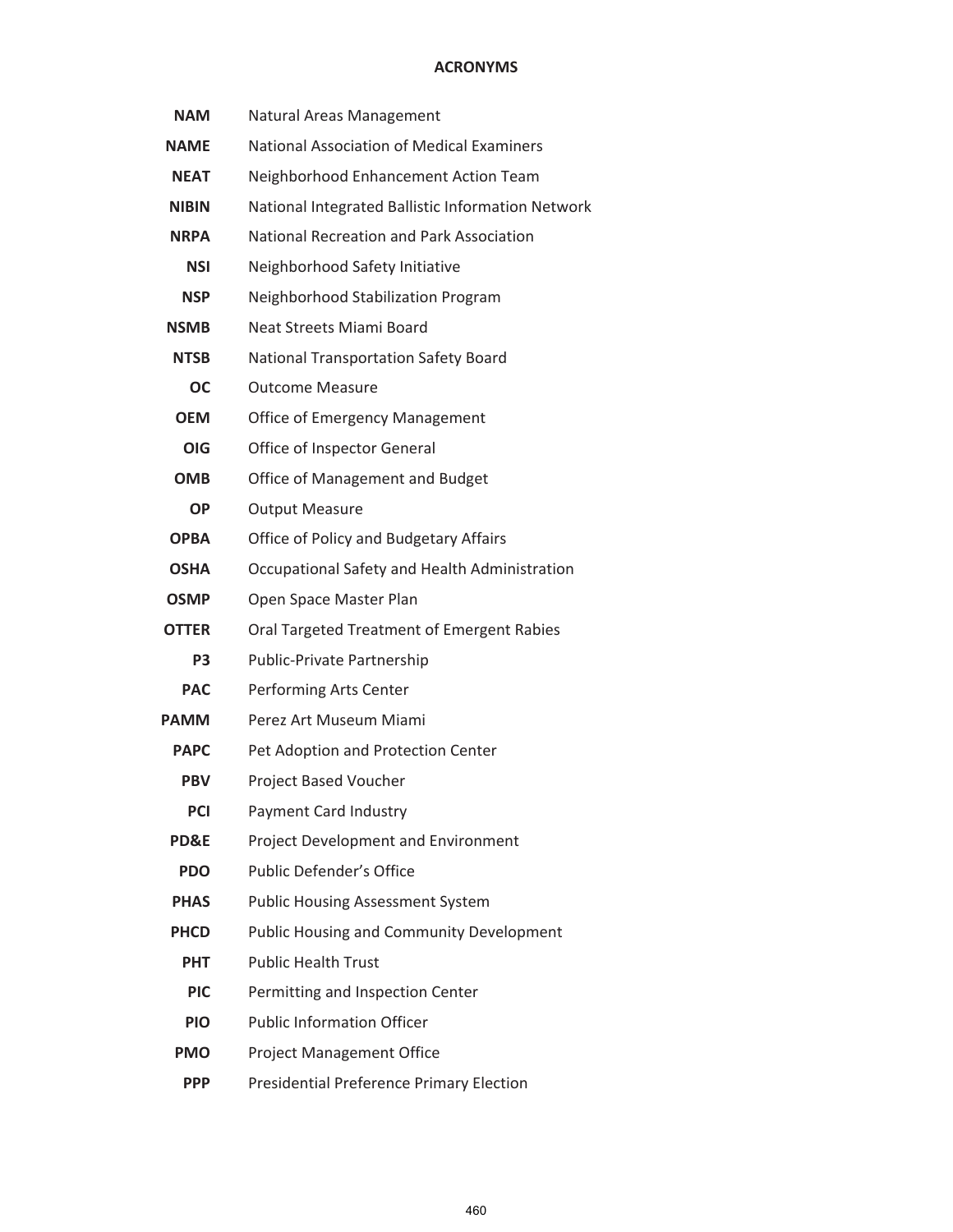| <b>PREA</b>  | Prison Rape Elimination Act                   |
|--------------|-----------------------------------------------|
| <b>PROS</b>  | Parks, Recreation and Open Spaces             |
| <b>PURR</b>  | <b>Public Records Request</b>                 |
| <b>PRT</b>   | Priority Response Team                        |
| <b>PSA</b>   | <b>Public Service Announcement</b>            |
| <b>PSFFT</b> | Professional Sports Franchise Facility Tax    |
| <b>PTDC</b>  | <b>Pre-trial Detention Center</b>             |
| <b>PTP</b>   | People's Transportation Plan                  |
| <b>PVB</b>   | Project Based Voucher                         |
| QC           | <b>Quality Control</b>                        |
| <b>QNIP</b>  | Quality Neighborhood Improvement Program      |
| QTI          | Qualified Target Industry Program             |
| <b>RAAM</b>  | Right-of-Way Assets and Aesthetics Management |
| <b>RAB</b>   | <b>Residential Advisory Boards</b>            |
| <b>RAD</b>   | <b>Rental Assistance Demonstration</b>        |
| <b>RDF</b>   | Rapid Deployment Force                        |
| <b>RER</b>   | Regulatory and Economic Resources             |
| <b>RIF</b>   | Road Impact Fee                               |
| <b>RFA</b>   | <b>Requests for Applications</b>              |
| <b>RFP</b>   | <b>Request for Proposals</b>                  |
| <b>RFQ</b>   | <b>Request for Qualifications</b>             |
| <b>RHF</b>   | <b>Replacement Housing Factor</b>             |
| <b>RMS</b>   | <b>Recreation Management System</b>           |
| <b>ROW</b>   | Right-of-Way                                  |
| <b>RPO</b>   | <b>Risk Protection Order</b>                  |
| <b>RTCC</b>  | <b>Real Time Crime Center</b>                 |
| <b>SAD</b>   | <b>Special Assessment District</b>            |
| <b>SAO</b>   | <b>State Attorney's Office</b>                |
| <b>SBD</b>   | <b>Small Business Development</b>             |
| <b>SBE</b>   | <b>Small Business Enterprise</b>              |
| <b>SBM</b>   | <b>Strategic Business Management</b>          |
| <b>SBR</b>   | Sequence Batch Reactor                        |
| <b>SCADA</b> | Supervisory Control and Data Acquisition      |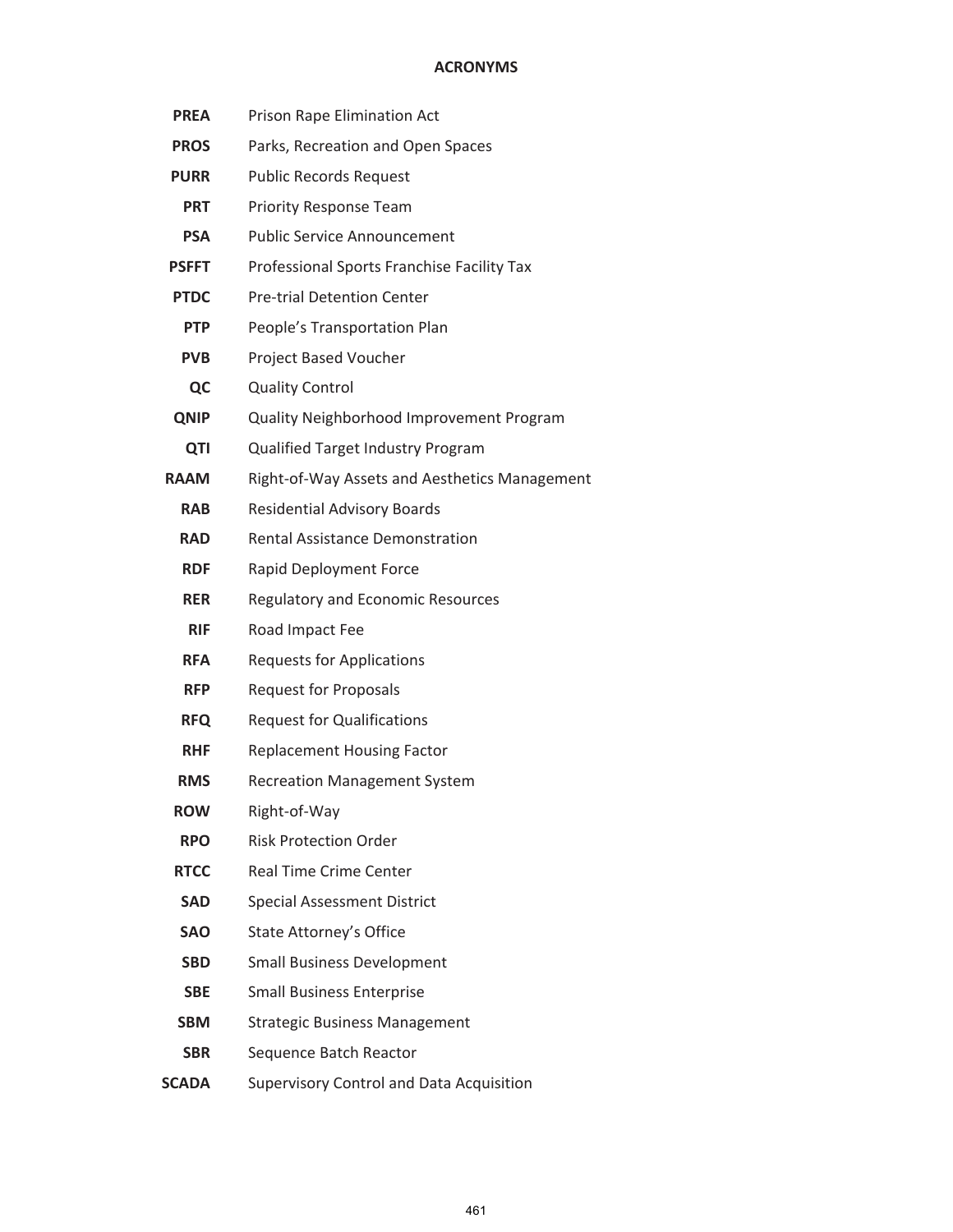| <b>SCBA</b>   | Self-Contained Breathing Apparatus                             |
|---------------|----------------------------------------------------------------|
| <b>SEMAP</b>  | Section Eight Management Assessment Program                    |
| <b>SFCC</b>   | South Florida Cultural Consortium                              |
| <b>SFPC</b>   | South Florida Park Coalition                                   |
| <b>SFRTA</b>  | South Florida Regional Transportation Authority                |
| <b>SFSPCA</b> | South Florida Society for the Prevention of Cruelty to Animals |
| <b>SHARP</b>  | Senior Housing Assistance Repair Program                       |
| <b>SHIP</b>   | State Housing Initiatives Partnership Program                  |
| <b>SLA</b>    | Service Level Agreement                                        |
| <b>SMART</b>  | Strategic Miami Area Rapid Transit                             |
| <b>SMDCAC</b> | South Miami-Dade Cultural Arts Center                          |
| <b>SOB</b>    | <b>Special Obligation Bond</b>                                 |
| <b>SPCC</b>   | Stephen P. Clark Center                                        |
| <b>SRT</b>    | Special Response Team                                          |
| <b>STS</b>    | <b>Special Transportation Services</b>                         |
| <b>SUTC</b>   | <b>System Undergoing Traumatic Changes</b>                     |
| <b>TASC</b>   | <b>Treatment Alternatives to Street Crime</b>                  |
| <b>TDS</b>    | <b>Tourist Development Surtax</b>                              |
| <b>TDT</b>    | <b>Tourist Development Tax</b>                                 |
| <b>TEU</b>    | Twenty-foot Equivalent Unit                                    |
| <b>TGK</b>    | Turner Guilford Knight Correctional Center                     |
| <b>TIF</b>    | <b>Tax Increment Financing</b>                                 |
| <b>TIID</b>   | Transportation Infrastructure Improvement District             |
| <b>TIP</b>    | <b>Transportation Improvement Program</b>                      |
| <b>TJIF</b>   | Targeted Jobs Incentive Funds                                  |
| <b>TMS</b>    | <b>Threat Management Section</b>                               |
| TO.           | Table of Organization                                          |
| <b>TNVR</b>   | Trap, Neuter, Vaccinate and Release                            |
| <b>TPO</b>    | <b>Transportation Planning Organization</b>                    |
| <b>TRC</b>    | <b>Trash and Recycling Center</b>                              |
| <b>TRIM</b>   | Truth in Millage                                               |
| <b>TRT</b>    | Technical Response Training, Miami-Dade Fire Rescue            |
| <b>TRT</b>    | Technical Rescue Training, Miami-Dade Fire Rescue              |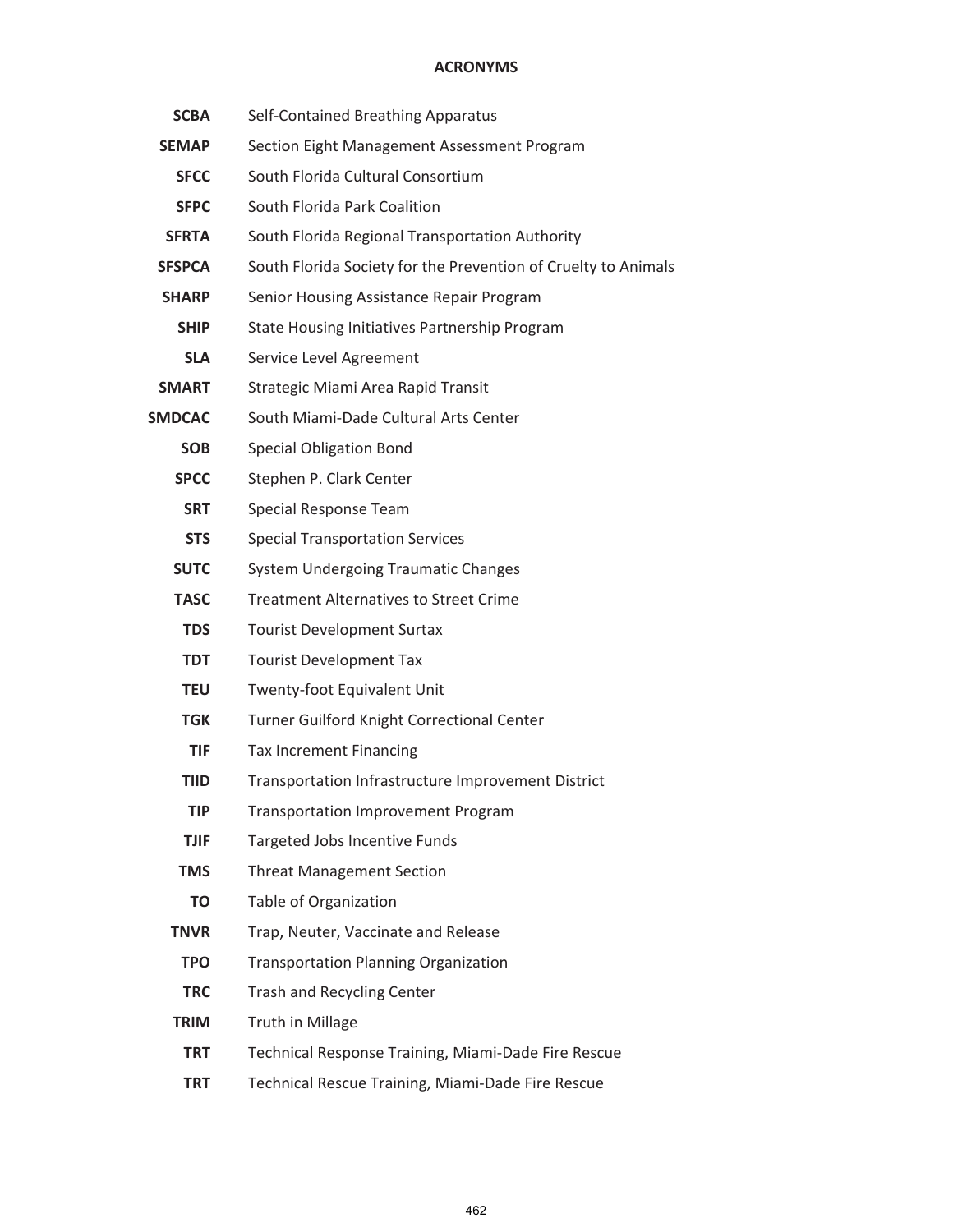- **TSA** Transportation Security Administration
- **TTC** Training and Treatment Center
- **TUAs** Targeted Urban Areas
- **UAP** User Access Program
- **UASI** Urban Areas Security Initiative
- **UDB** Urban Development Boundary
- **UFAS** Uniform Federal Accessibility Standards
- **UMSA** Unincorporated Municipal Service Area
- **UPS** Uninterrupted Power Supply
- **USDA** United States Department of Agriculture
- **VAB** Value Adjustment Board
- **VBM** Vote by Mail
- **VCA** Voluntary Compliance Agreement
- **VOCA** Victim of Crimes Act
- **VOIP** Voice Over Internet Protocol
- **WASD** Water and Sewer Department
- **WCAC** Westchester Community Arts Center
- **WCSA** Waste Collection Service Area
- **WRAP** Water Recreation Access Plan
- **WUP** Water Use Permit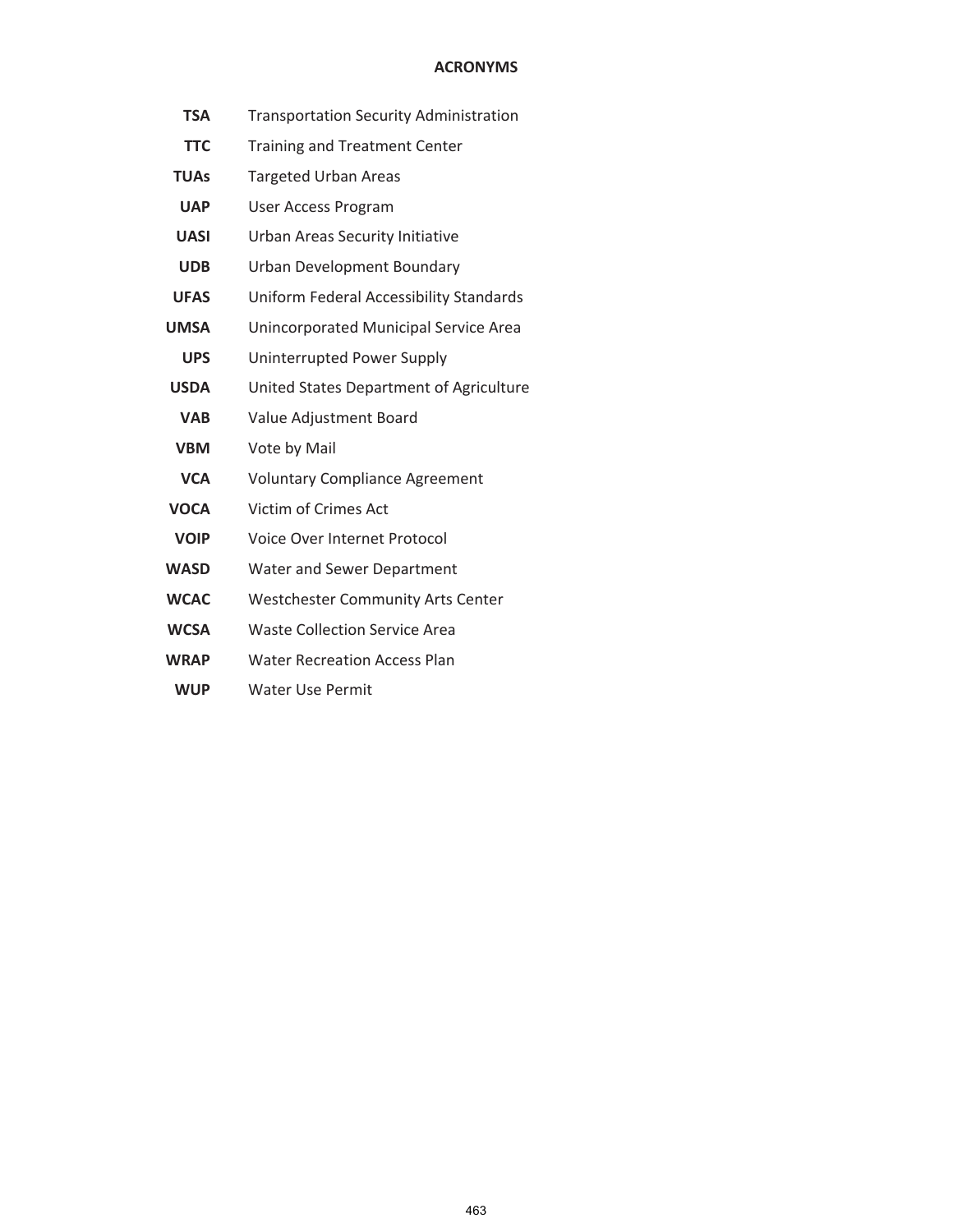311 - An abbreviated telephone number (3-1-1) set aside by the Federal Communications Commission for quick access to non-emergency police and other governmental services

Accrual Basis - A method of accounting in which transactions are recognized when they occur, regardless of when cash is actually exchanged

Ad Valorem Taxes - Taxes paid on the assessed value of land, buildings, business inventory and equipment excluding allowable tax exemptions

Administrative Reimbursement - A payment made by proprietary departments to the General Fund to cover a department's share of the County's overhead support

Advanced Purchasing and Inventory Control System (ADPICS) - An automated central procurement system for entering and monitoring the purchase of goods and services; ADPICS is integrated with the County's Financial Accounting Management Information System (FAMIS), improves controls, allows for more timely order processing, vendor management and support and reduces paper storage requirements

Aleatory – An act or actions depending on an uncertain event or contingency

American Rescue Plan Act (ARPA) - (H.R. 1319) was accepted by Congress and signed by the President on March 11, 2021. The ARP provides \$1.9 trillion in response to the COVID-19 pandemic which includes fiscal recovery funds for local governments through the Coronavirus State and Local Fiscal Recovery Funds (CSLFRF)

Americans with Disabilities Act (ADA) - A Federal act, signed into law on July 26, 1990, which addresses the problem of discrimination against individuals with disabilities in critical areas such as employment, housing, public accommodations, education, transportation, communication, recreation, institutionalization, health services, voting and access to public services and places

Annexation - The process by which an existing municipality incorporates additional territory into its jurisdictional boundary

Appropriation - A specific amount of funds authorized for expenditure by the Board of County Commissioners (BCC) against which financial obligations and expenditures may be made

Aquifer - A permeable geological formation that carries and stores groundwater

Art in Public Places - Promotes collaboration and creative arts projects that improve the visual quality of public spaces

Arterial Roads - The main traffic corridors that are within the County; arterial roads are fed by collector roads which pick up the traffic from local roads that provide localized service within specific neighborhoods (also referred to as collector roads)

Artifactual - An inaccurate finding, deviation or alteration due to some form of systemic error

Ashfill - A specially constructed landfill to be used only for disposal of ash from waste-to-energy plants

Attrition - Savings attributed to the time it takes to hire positions vacated through resignation, reassignment, transfer, retirement or any other means other than layoffs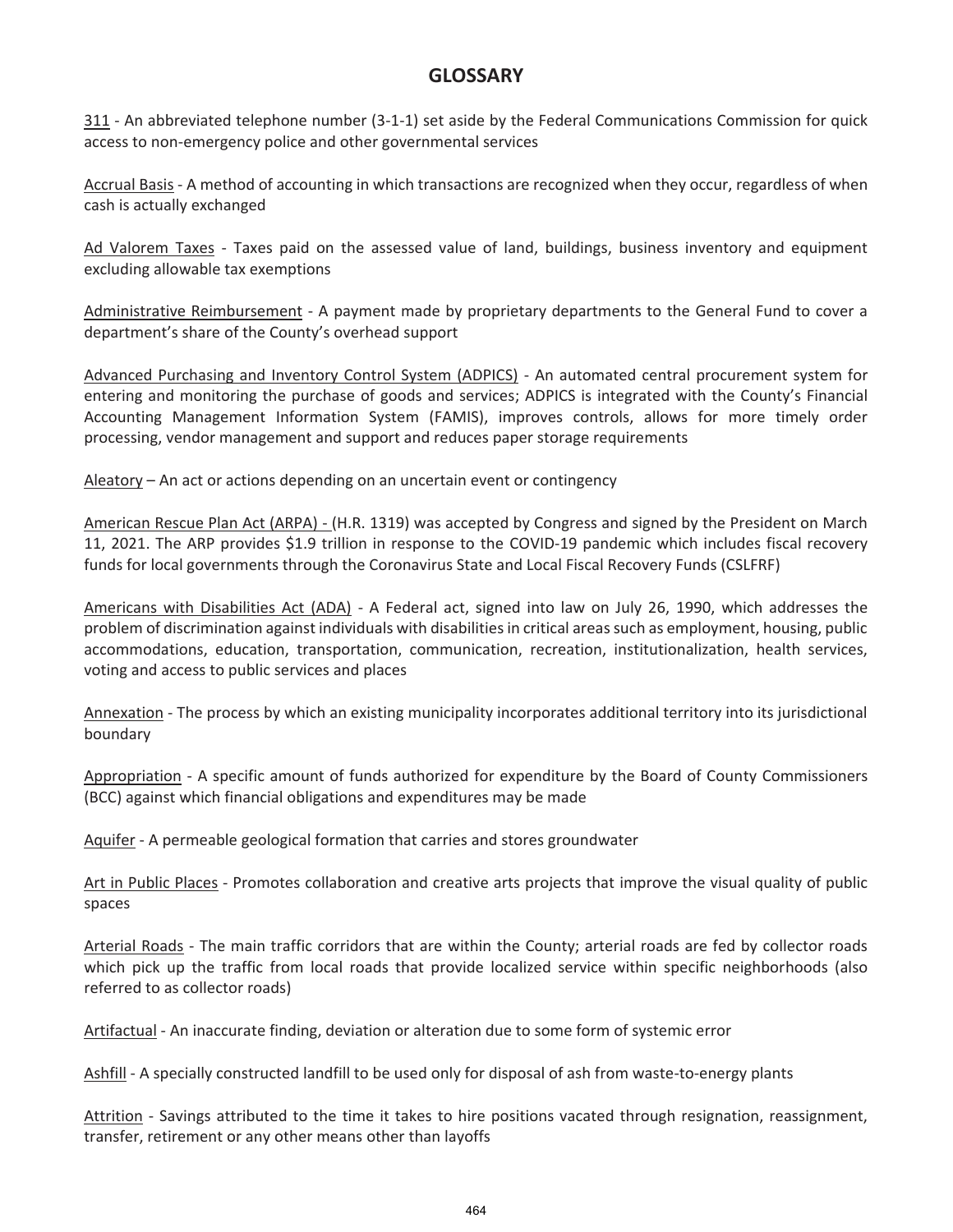Balanced Budget - A budget in which revenues equal expenditures; in the public sector this is achieved when total receipts equal total outlays for a fiscal year

Bascule Bridge - A bridge spanning short distances that opens to let waterway traffic pass underneath

Base Budget - Cost of continuing the current level of service

Bed Tax - See Convention Development Tax (CDT), Professional Sports Franchise Facilities Tax (PSFFT) and Tourist Development Tax (TDT)

Bond - A written promise to pay a specified sum of money, called the face value or principal amount, at a specified date or dates in the future, called the maturity date(s), together with periodic interest at a specified rate; the County sells bonds as a means of borrowing revenue for costly projects and repays the debt to the lender over an extended period of time, similar to the manner in which a homeowner repays a mortgage; a bond differs from a note in two ways: a bond is issued for a longer period of time than a note and requires greater legal formality; bonds are primarily used to finance capital projects

Bond Funds or Proceeds - Money obtained from the sale of bonds, which may be used for the construction or renovation of capital facilities, acquisition of related equipment and other allowable uses

Bondholder - The person or entity having a true and legal ownership interest in a municipal bond; in the case of book-entry only bonds, the beneficial owner will often be treated as the bondholder under the bond contract, although for certain purposes the entity holding the global certificates representing the entire issue will retain the rights of the bondholder under the bond contract

Budget - A fiscal plan of programs, services and construction projects expected to be carried out, funded within available revenues and designated within a specific period, usually 12 months

Budget Amendment - A method by which an adopted expenditure authorization or limit is increased and could be authorized with a publication, a hearing or a re-certification of the budget which may increase or decrease appropriations within a fund but does not increase the fund's total budget; the BCC must approve the change by resolution

Budget Supplement – A budget amendment that requires an increase in overall expenditure authorization in a fund or subfund; the BCC must approve by ordinance, following a duly advertised public hearing

Budgetary Basis - This refers to the basis of accounting used to estimate financing sources and uses in the budget; budgetary basis takes one of three forms: generally accepted accounting principles (GAAP), cash or modified accrual

Budgeting Analysis Tool (BAT) – A budget planning and development application that serves as an all-in-one solution for forecasting, preparing, monitoring and reporting on departmental budgets

Building Better Communities General Obligation Bond Program (BBC GOB) - A general obligation bond program approved by Miami-Dade County in November of 2004 totaling \$2.925 billion; the program funds capital improvements in the areas of sewers, flood control, healthcare, service outreach, housing, roads and bridges, public safety and courts facilities and parks, libraries and multicultural facilities (see definition of General Obligation Bond)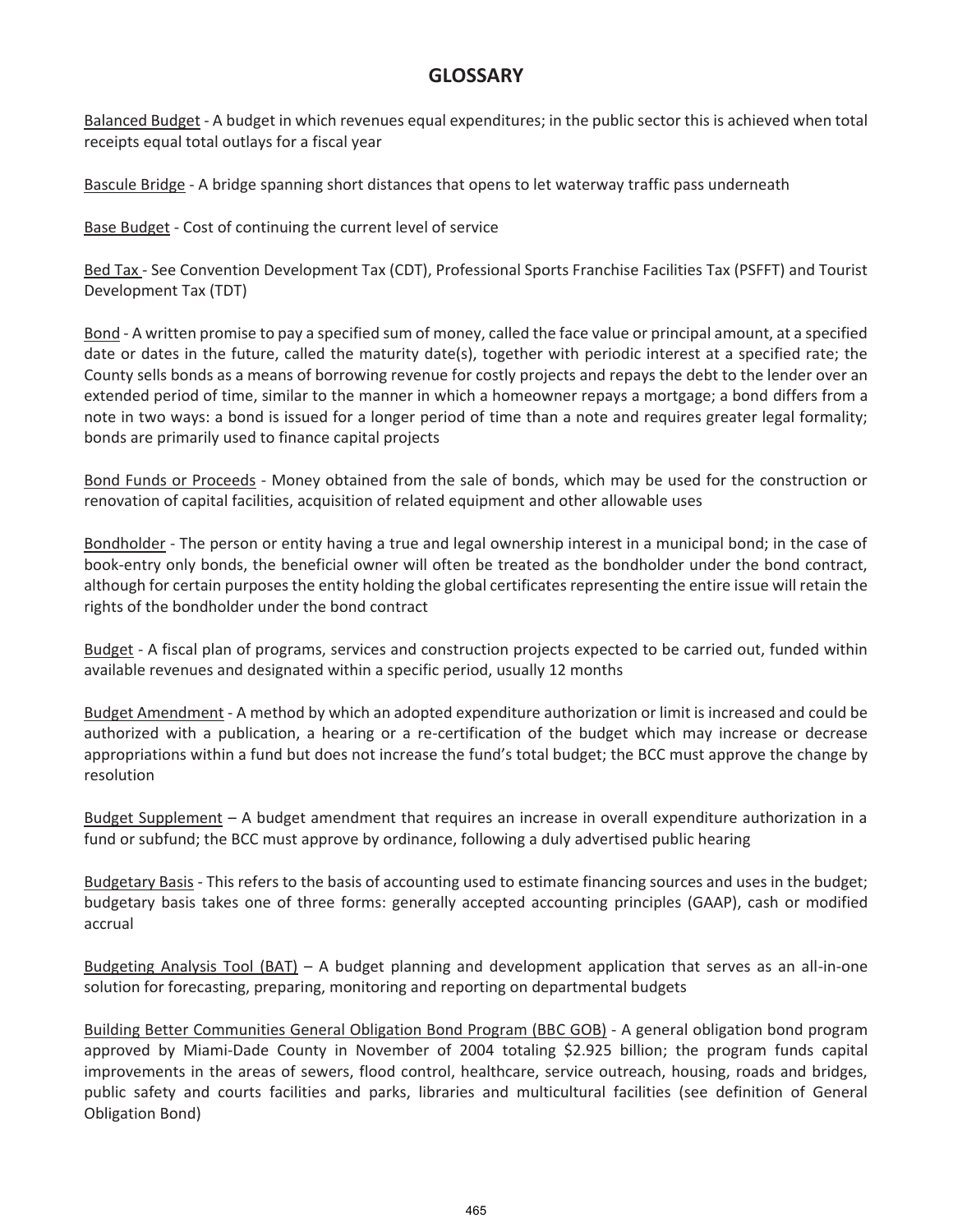Building Envelope - The exterior surface of a building's construction which includes the walls, windows, floors and roof

Bulky Waste - Construction debris, large discarded items, appliances, furniture and trash; bulky waste does not include tires or solid waste

Business Tax - A tax imposed for the privilege of doing business in Miami-Dade County; any individual or homebased business providing merchandise, entertainment or service directly or indirectly to the public, must obtain a license to operate; formerly known as an occupational license

Capital Budget - A balanced fiscal plan for a specific period for governmental non-operating projects or purchases, such as construction projects, major equipment purchases, infrastructure improvement or debt service payments for these types of projects or purchases

Capital Budgeting Analysis Tool (CBAT) – A capital planning and development application that serves as an all-inone solution for forecasting, preparing, monitoring and reporting on departmental capital budgets

Capital Costs - Capital costs are non-recurring expenditures that have a useful life of more than five years and have a total cost that exceeds \$50,000 in total funding; capital costs includes all manpower, implementation costs and capital outlay required to fully implement each project

Capital Funds Program (CFP) - A United States Department of Housing and Urban Development (U.S. HUD) formula grant program for public housing improvements and administrative expenditures; formerly known as the Comprehensive Grant Program (CGP)

Capital Improvement Local Option Gas Tax (CILOGT) - A tax levy of up to five cents on each gallon of motor fuel sold, which may be imposed by counties in accordance with Florida state law in one-cent increments, and which is shared with eligible cities in the County; CILOGT may be used only for transportation expenditures needed to meet the requirements of the capital improvements element of an adopted comprehensive plan; the tax in Miami-Dade County is three cents per gallon

Carryover - Appropriated funds that remain unspent at the end of a fiscal year and are allowed to be retained in the appropriating budget and expended in subsequent fiscal years for the purpose designated

Cell - A defined portion of a landfill footprint, which is developed and filled with waste to capacity and subsequently closed according to Federal, State and local regulations

Charter County Transit System Sales Surtax - A one-half percent surtax on countywide sales, use, rentals and other transactions (up to \$5,000 on sales of tangible property) for transit and neighborhood transportation improvements (See People's Transportation Plan)

Children's Trust - An organization committed to funding programs that offer the highest possible quality services, with goals of implementing best practices and improving the lives of children and families in our community

Communications Services Tax (CST) - CST is imposed on each sale of communications services in Florida. Examples of communications services include, but are not limited to cable and satellite television, video and music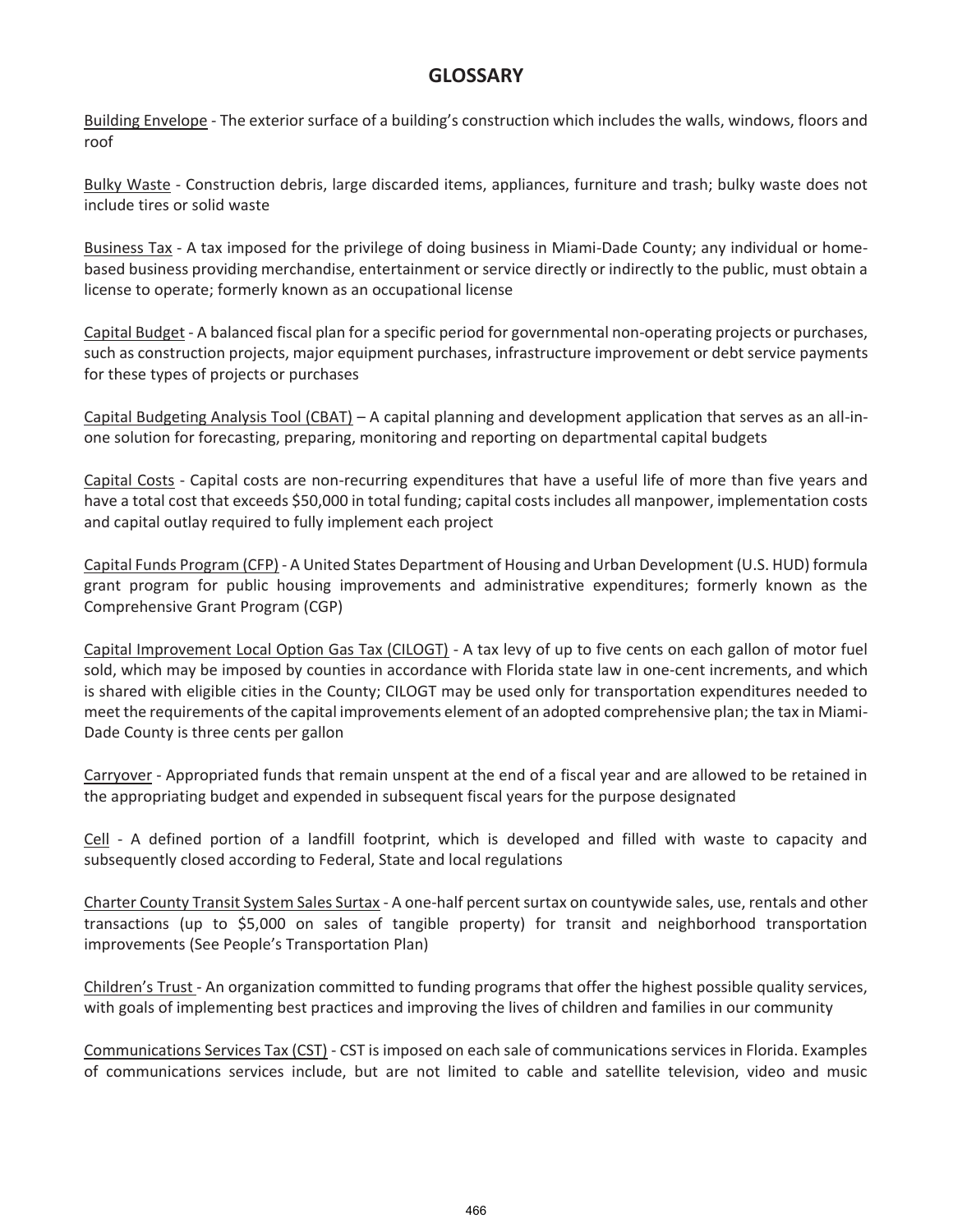streaming, telephone, including Voice-over Internet Protocol (VoIP) and mobile communications and similar services

Community-based Organizations (CBOs) - Not-for-profit organizations that provide services to targeted populations

Community Development Block Grant (CDBG) - A United States Housing and Urban Development (U.S. HUD) funding program established in 1974 to assist local governments in improving the quality of life in low- to moderate-income areas and other areas of metropolitan significance

Community Periodical Program (CPP) - A mandated program to place public information in various local community periodicals throughout the County to inform targeted communities of the activities of their local government

Community Redevelopment Agency (CRA) - A public entity created by a city or county to implement the community redevelopment activities outlined under the Community Redevelopment Act, which was enacted in 1969 (Chapter 163, Part III, Florida Statutes)

Community Services Block Grant (CSBG) - A program that provides annual grants on a formula basis to various types of grantees through the United States Department of Housing and Urban Development (U.S. HUD)

Community Service Center - Direct service centers managed by the Community Action and Human Services Department (CAHSD) and located in various areas throughout Miami-Dade County; centers provide services to economically disadvantaged families interested in achieving self-sufficiency

Community Small Business Enterprise Program/Small Business Enterprise (CSBE/SBE) - A comprehensive program that affords opportunities to small businesses to participate in the County's construction of public improvements and fosters growth in the economy of Miami-Dade County, by allowing small businesses a chance to gain the experience, knowledge and resources necessary to compete and survive, both in government and private construction contracting arenas

Community Workforce Program (CWP) - A program in which all capital construction contracts equal or greater than \$250,000 and all work orders for public improvements located in Designated Target Areas (DTA) requires a review to determine the appropriateness of applying a local workforce goal requiring that a minimum of 10 percent of the persons performing the construction trades work be residents of DTAs however contractors performing work at the Airport and Seaport may hire residents of DTAs other than the DTA where the project is located

Comprehensive Annual Financial Report (CAFR) - A detailed report containing financial statements and other required information, by which market analysts, investors, potential investors, creditors and others may assess the attractions of a government's securities compared to other governments or other investments

Comprehensive Development Master Plan (CDMP) - A plan that expresses the County's general objectives and policies addressing where and how development and conservation of land and natural resources will occur in the next 10 to 20 years and the integration of County services to accomplish these objectives

Concurrency - Growth management requirement that public infrastructure improvements necessitated by public or private development are in place at the same time as development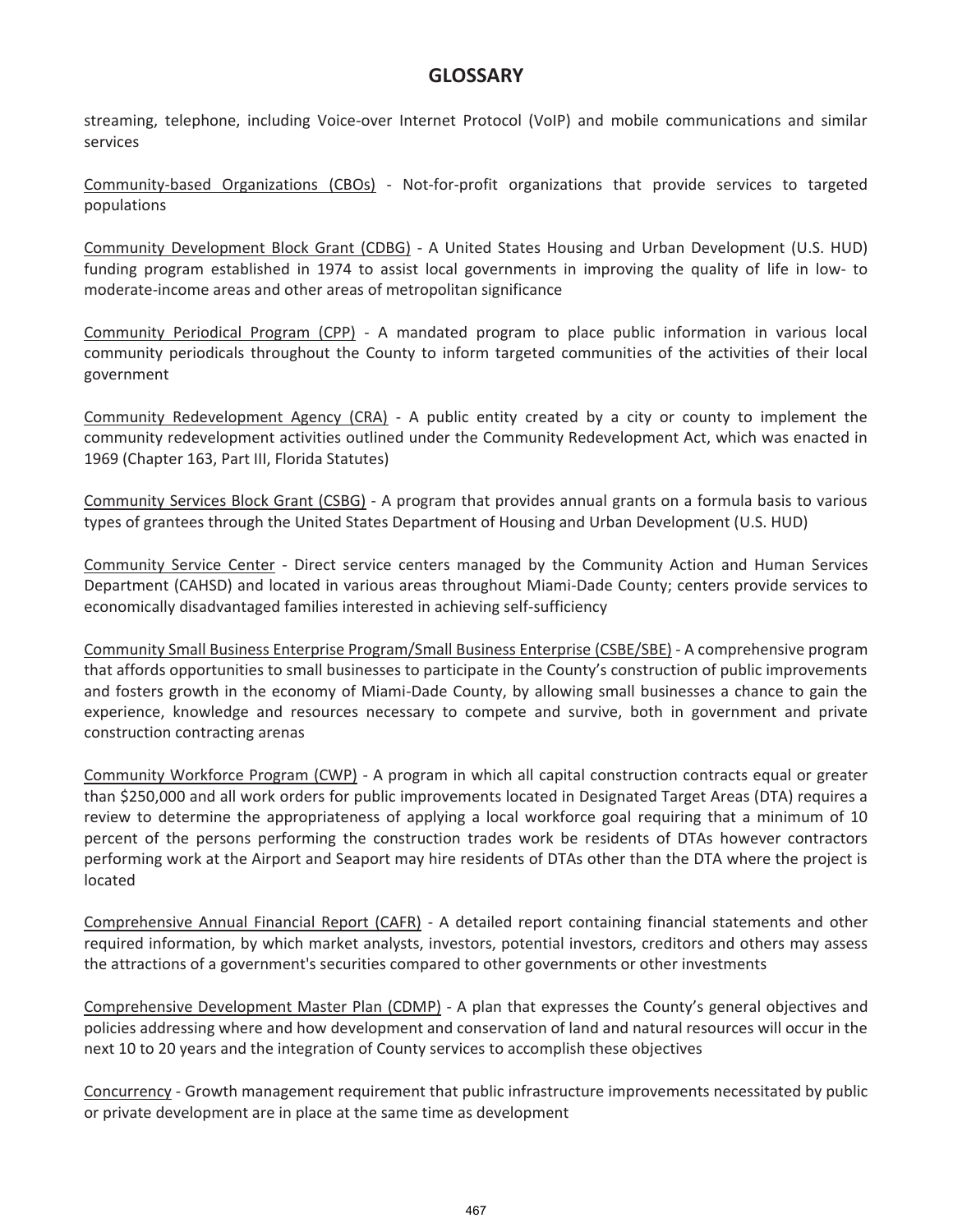Constitutional Gas Tax - A tax levy (originating in the Florida Constitution) of two cents per gallon on most motor fuel sold in the state, which is returned to counties pursuant to a formula for the construction, reconstruction and maintenance of roadways (also known as Secondary Gas Tax)

Consumer Price Index (CPI) - An index that measures the change in the cost of typical wage-earner purchases of goods and services expressed as a percentage of the cost of the same goods and services in some base period (also referred to as cost-of-living)

Contingency - A budgetary reserve amount established for emergencies or unforeseen expenditures not otherwise known at the time the budget is adopted

Convention Development Tax (CDT) - A three percent tax levied on transient lodging accommodations countywide (except in the Village of Bal Harbour and the Town of Surfside) dedicated to the development and operation of local, major exhibition halls, auditoriums, stadiums and convention-related facilities

Coronavirus Aid, Relief and Economic Security (CARES) Act - (H.R. 748) was signed into law on March 27, 2020 to respond to the COVID-19 public health emergency and resulting economic impacts on state and local governments, individuals, and businesses

Coronavirus Response and Relief Supplemental Appropriations Act, 2021 (CRRSAA) - was signed into law on Dec. 27, 2020. In total, the CRRSAA authorizes \$81.88 billion in support for education, in addition to the \$30.75 billion expeditiously provided last spring through the Coronavirus Aid, Recovery, and Economic Security (CARES) Act

Coronavirus State and Local Fiscal Recovery Funds (CSLFRF) - On March 11, 2021, the American Rescue Plan Act was signed into law by the President. Section 9901 of ARPA amended Title VI of the Social Security Act 17, which established the Coronavirus State Fiscal Recovery Fund to assist state and local governments

Countywide Infrastructure Investment Program (CIIP) – A multi-year capital program to address the County's commitment to investing in repairing, renovating and rehabilitating our aging infrastructure to ensure the continuing of services in the future

Debt Service - The amount of money necessary to pay interest on outstanding bonds and the principal of maturing bonds according to a predetermined payment schedule

Declivity - A downward or descending inclination

Deficit - An excess of current-year expenditures over current-year revenues

Depreciation - A decrease in value due to wear and tear, decay or decline in price; a lowering in estimation

Designated Fund Balance - A fund balance amount that is required to be identified as a reserve fund balance

Direct Costs - Costs that can be identified specifically with a particular sponsored project or institutional activity and which can be directly assigned to such activities relatively easily and with a high degree of accuracy

Dredging - The removal of soil which may include rock, clay, peat, sand, marl, sediment or other naturally occurring soil material from the surface of submerged or unsubmerged coastal or freshwater wetlands, tidal waters or submerged bay-bottom lands; dredging includes, but is not limited to, the removal of soils by use of clamshells, suction lines, draglines, dredger or backhoes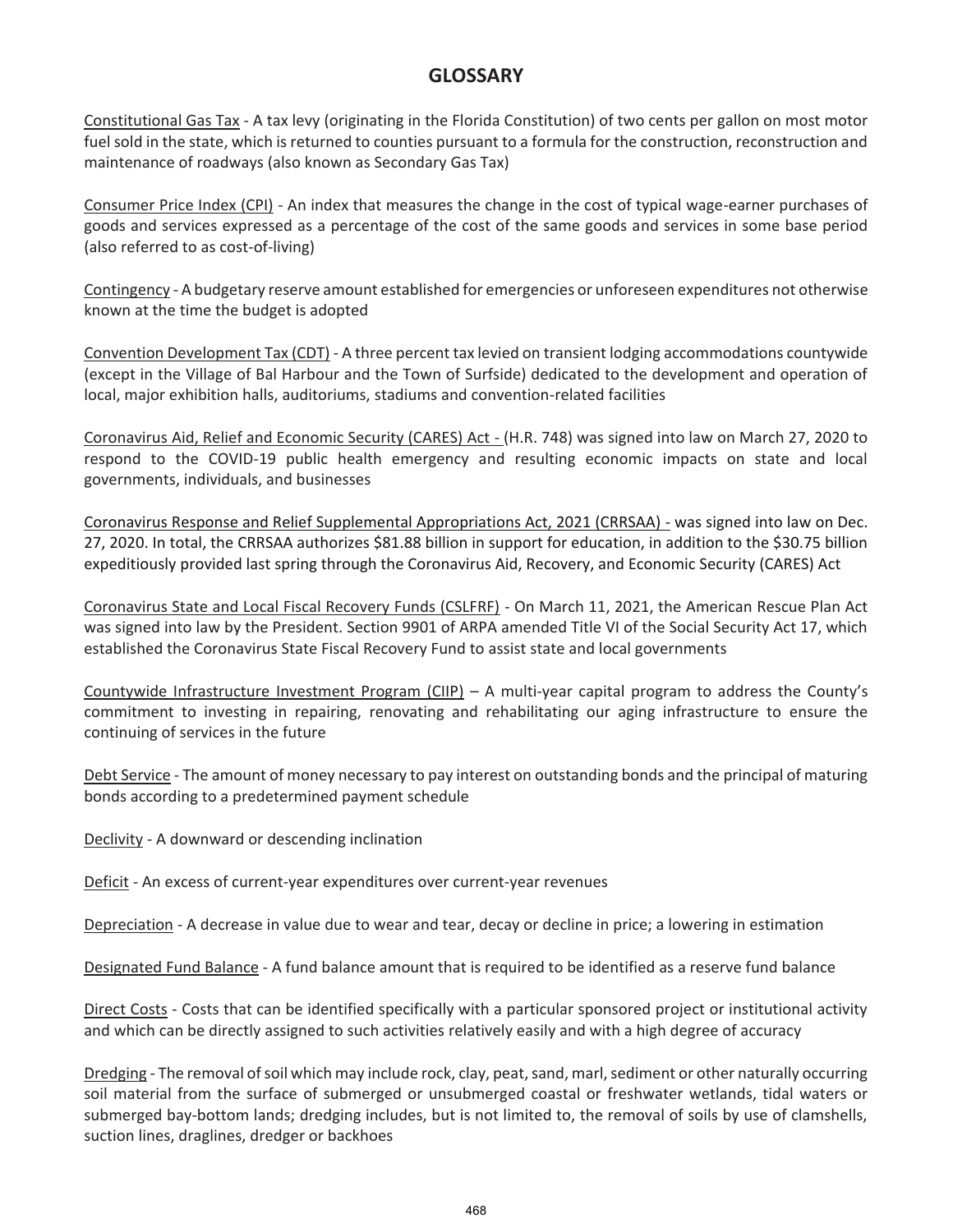Early Head Start - A national program, founded in 1995, which provides comprehensive developmental services to children of low-income families, from birth to the age of three

Economic Development Fund (EDF) – BBC GOB funded projects which provide opportunities for infrastructure improvements to spur economic development and attract new businesses to the community in order to create jobs

Expedited Intake System (EIS) – Intake system that identifies efficiencies in the "file/no-file" decision process through the enhanced ability to obtain personal service of the notices to appear at all pre-file conferences

Efficacy – the ability to get a job done satisfactorily; the ability to produce a desired or intended result

Efficiency - Efficiency measures are normally a comparison between outputs and inputs including time (e.g. garbage tons collected per crew or cycle times such as personnel hours per crime solved, length of time to purchase specific products or services, etc.) and are often the cost of providing a unit of service (e.g. cost per household, houses built per \$100,000, etc.)

e-Government - A government's use of technology as an enabling strategy to improve services to its citizens and businesses; access to government information and services can be provided when and where citizens choose and can include access via the Internet, voice response systems, interactive kiosks, social media and other emerging technologies

Enterprise Funds - Funds used to finance and account for the acquisition, operation and maintenance of facilities and services that are intended to be entirely or predominantly self-supporting through the collection of charges from external customers (such as the Seaport and the Water and Sewer Department)

Enterprise Resource Planning (ERP) - A single integrated financial system with general ledger, accounts receivable, accounts payable, purchasing, project billing, grants management, fixed assets, budget preparation, recruiting and time reporting modules; the ERP system utilizes a single database so information will be easily shared

Environmentally Endangered Lands Trust Fund (EEL) - Funds derived from an extraordinary property tax levy of three-fourths of one mill above the County's ten-mill cap for two years approved by the voters in 1990 for the purchase and preservation of environmentally sensitive lands

Equitable Distribution Program (EDP) - The process to streamline solicitations for continuing contracts by distributing architectural, engineering and landscape architecture professional services for construction projects up to \$2 million or studies up to \$200,000 in fees to eligible firms on a rotational basis

Expenditure - A decrease in financial resources for procurement of assets or the cost of goods and/or services received

Final Maturity Date - A date on which the principal amount of a note, draft, bond or other debt instrument becomes due and payable

Financial Accounting and Management Information System (FAMIS) - A financial accounting general ledger system used by Miami-Dade County

Fiscal Year (FY) - A yearly accounting period, without regard to its relationship to a calendar year; the fiscal year for Miami-Dade County begins on October 1 and ends on September 30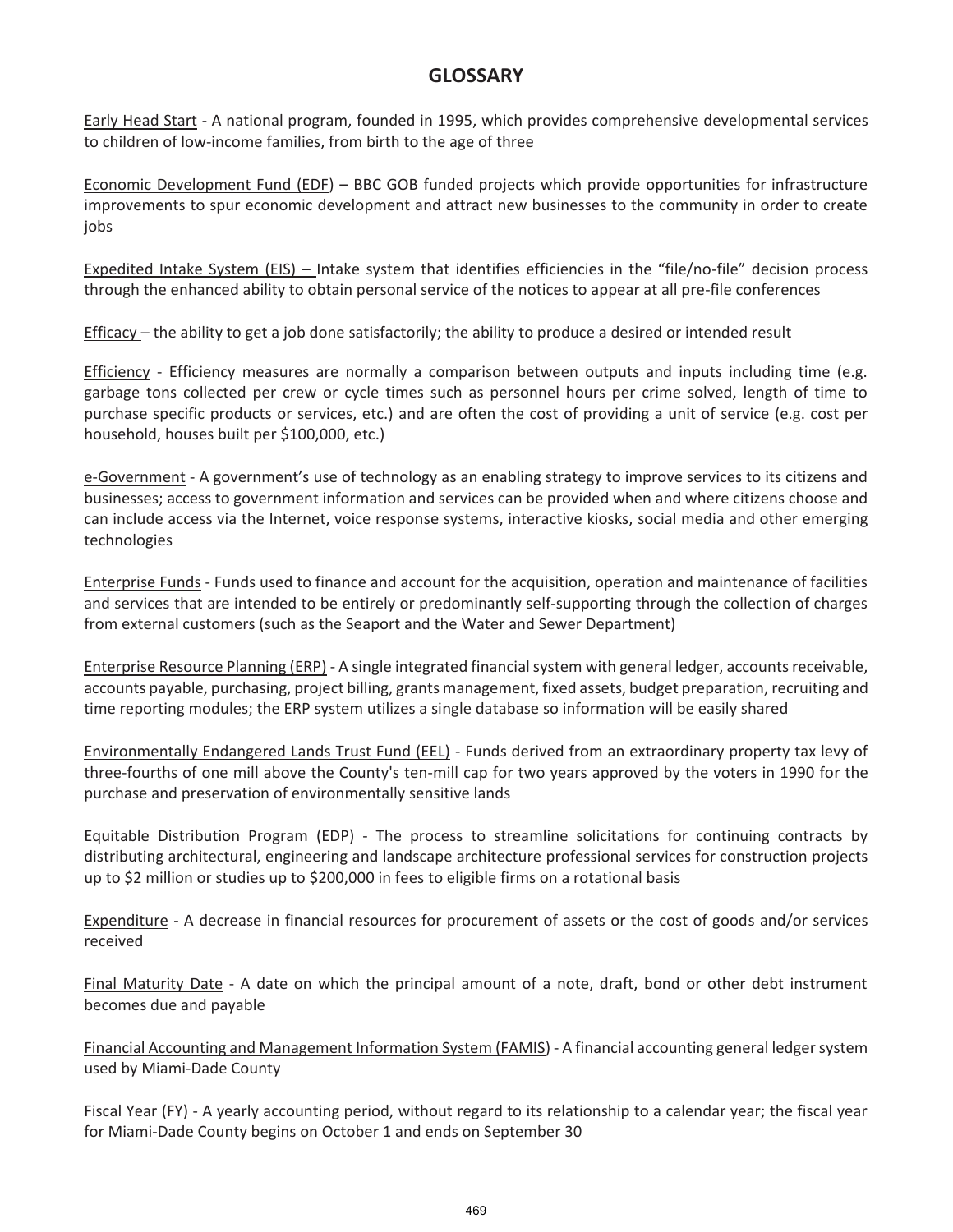Fixed Rate - An interest rate on a security that does not change for the remaining life of the security

Food and Beverage Tax for Homeless and Domestic Violence - A one percent tax levied Countywide on food and beverages sold by establishments with gross annual revenues exceeding \$400,000 except in the City of Miami Beach, the Village of Bal Harbour and the Town of Surfside, excluding those in hotels and motels; eighty-five percent of the tax proceeds is dedicated for homeless programs and facility construction and fifteen percent is dedicated for domestic violence programs and facility construction and operation

Fringe (or Employee) Benefits - Contributions made by an employer to meet commitments or obligations for employees beyond base pay, including the employers' share of costs for Social Security, pension and medical and life insurance plans

Full-Time Equivalent Position (FTE) - A position converted to the decimal equivalent based on the annual number of hours in the work schedule in relation to 2,080 hours per year

Fund - A set of self-balancing accounts that are segregated for the purpose of carrying on specific activities or attaining certain objectives, as required by special regulations, restrictions or limitations

Fund Balance - The excess of assets and revenue over liabilities and expenditures of a fund

Funding Model - A method of allocating and distributing costs of an enterprise level function across the organization

Gainsharing - A system of rewarding groups of employees who work together to improve performance through use of labor, capital, materials and energy; in return for meeting established target performance levels, the employees receive shares of the resultant revenue or savings from performance gains, usually in the form of a cash bonus

Garbage - Any accumulation of animal, fruit/vegetable matter or any other matter, of any nature whatsoever, which is subject to decay, putrefaction and the generation of noxious or offensive gases/odors

General Fund - The government accounting fund supported by ad valorem (property) taxes, licenses and permits, service charges and other general revenues to provide Countywide and Unincorporated area operating services; also referred to as the Operating Fund

General Government Improvement fund (GGIF) - A fund comprised of appropriations provided for same-year selected or emergency construction projects, major equipment purchases and debt service payments for General Fund supported departments

General Obligation Bond (GOB) - A voter-approved debt pledging the unlimited taxing power of a governmental jurisdiction

Geographic Information System (GIS) - A computerized system capable of assembling, storing, manipulating, analyzing and displaying geographical referenced information; GIS allows the user to associate information with features on a map to create relationships

Government Finance Officers Association (GFOA) - The professional association of state/provincial and local finance officers in the United States and Canada since 1906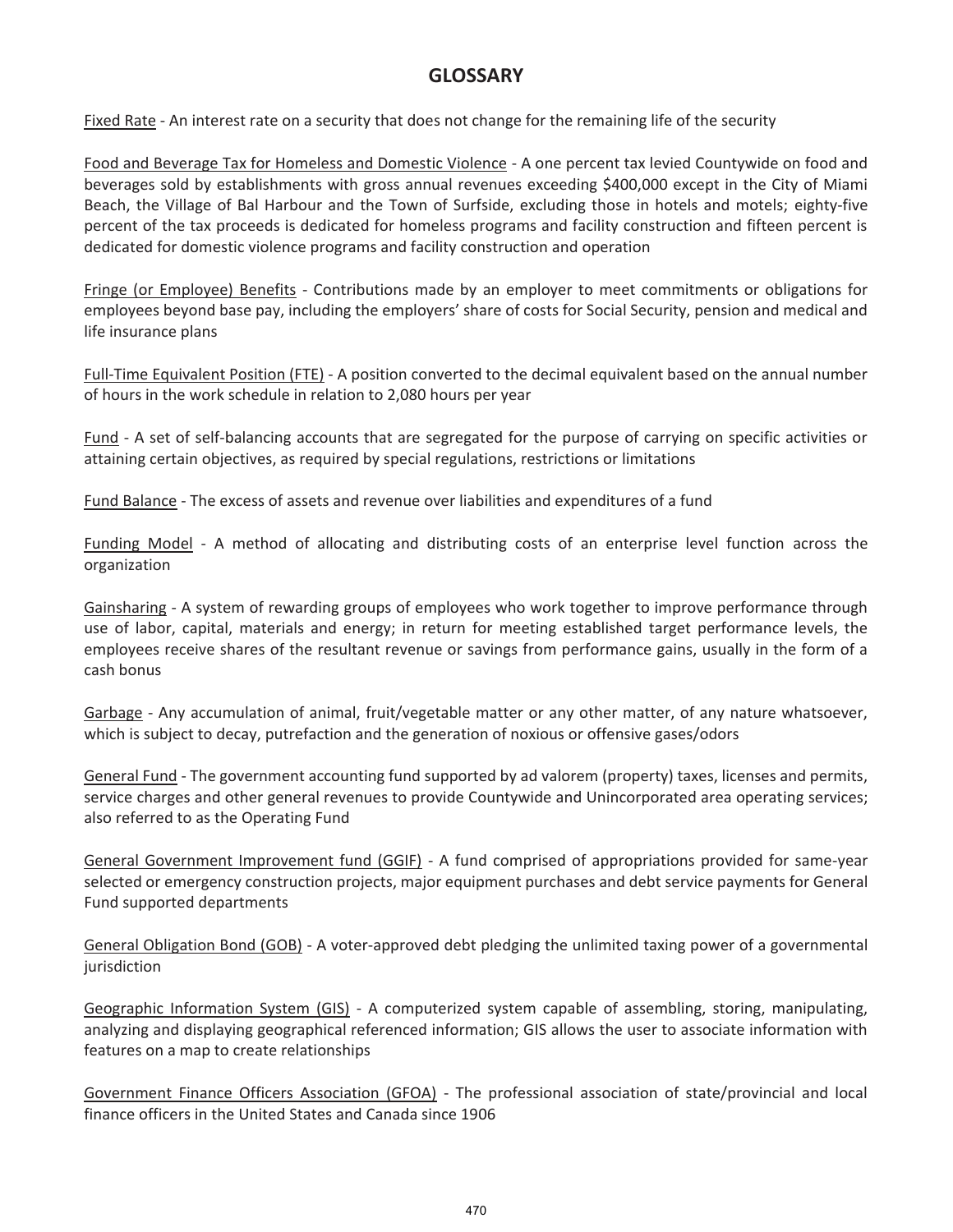Governmental Accounting Standards Board (GASB) - Organized in 1984 by the Financial Accounting Foundation to establish standards of financial accounting and reporting for state and local governmental entities

Governmental Funds - A category of funds, which include general, special revenue, capital project and debt service; these funds account for short-term activities and are often compared to the budget

Home Investment Partnerships Program (HOME) - A United States Housing and Urban Development (U.S. HUD) formula grant program, established in 1990, for state and local governments to provide affordable housing through acquisition, rehabilitation and new construction

Homeownership Opportunities for People Everywhere (HOPE VI) - A U.S. HUD competition grant program to establish homeownership of single-family properties through public, private and non-profit partnerships

Homestead Exemption (HEX) - A \$50,000 property tax exemption applied to the assessed value of a home and granted to every United States citizen or legal resident that has legal or equitable title to real property in the State of Florida and who resides thereon and in good faith makes it their permanent home as of January 1 of each year

Housing Assistance Payment (HAP) - Federal subsidy for rental assistance provided by U.S. HUD for the Section 8 Housing Choice Voucher Program

Housing Quality Standard (HQS) - A set of acceptable conditions for interior living space, building exterior, heating and plumbing systems and general health and safety; before any rental assistance may be provided, the grantee, or another qualified entity acting on the grantee's behalf (but not the entity providing the housing), must physically inspect each Shelter Plus Care unit to ensure that it meets HQS

Impact Fee - A fee charged on new growth-related development to finance infrastructure capital improvements such as roads, parks, schools, fire and police facilities or capital purchases to serve the residents or users of such developments

Incorporation - The process by which a new city is formed as a legal entity

Ideate – to form an idea; to imagine or conceive

Indirect Cost - The allocation of overhead costs through an approved cost allocation plan in compliance with applicable federal guidelines

Infrastructure - Public support facilities such as roads, buildings and water and sewer lines

Input - Input measures normally track resources used by a department (e.g. funding, staff, equipment, etc.) or demand for department services

Interagency Transfer - A transfer of funds from one department to another

Interest Rate - A rate of interest charged for the use of money, usually expressed as an annual rate

Internal Service Funds - Funds that finance and account for the operations of County agencies which provide services to other County agencies, organizations or other governmental units on a cost-reimbursed basis such as the self-insurance fund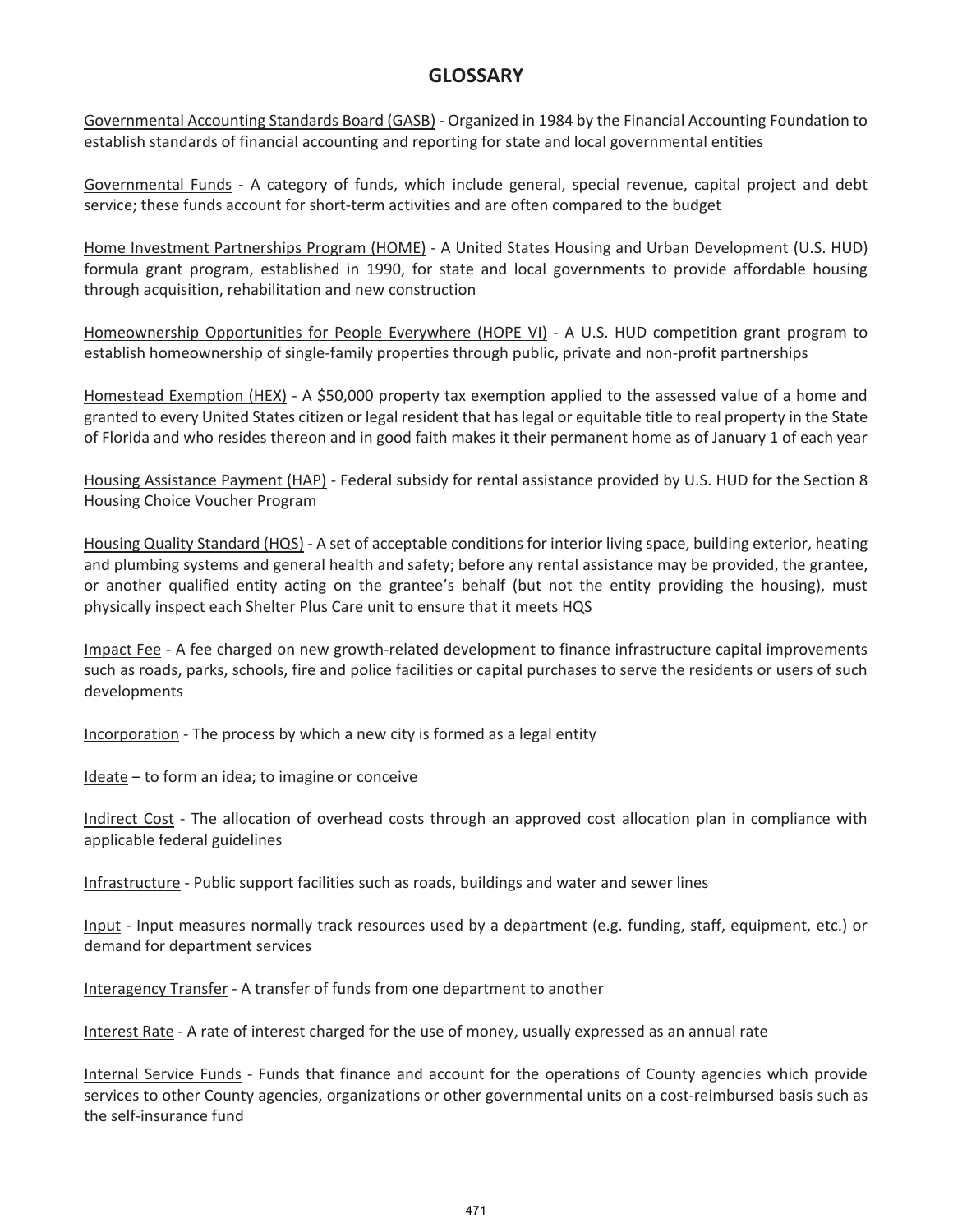Intra-Agency/Intradepartmental Transfer – A transfer of funds either within the same department and/or within the same fund

Landing Fee - A charge paid by an airline to an airport company for the right to land at a particular airport used to pay for the maintenance or expansion of the airport's buildings, runways, aprons and taxiways

Law Enforcement Trust Fund (LETF) - Funds derived from law enforcement-related seizures of money and property with allowable uses determined by state and federal laws and regulations

Leachate - Stormwater that has percolated through solid waste

Leadership in Energy and Environmental Design (LEED) - A third party green building certification program, and the nationally accepted benchmark for the design and operation of high-performance green buildings and neighborhoods. LEED measures and enhances the design and sustainability of buildings based on a "triple bottom line" approach: economic prosperity, social responsibility and environmental stewardship

Lean Six Sigma - A method that seeks to improve the quality of manufacturing and business process by identifying and removing the root causes of errors, variations and waste by focusing on outputs that are critical to the customers

Light Emitting Diodes (LED) - A semiconductor device that emits visible light when an electric current passes through it; LED lights have a lower power requirement, higher intensity and longer life than incandescent and fluorescent illuminating devices

Line Item - The smallest expenditure detail in departmental budgets; the line item also is referred to as an "object," with numerical "object codes" used to identify expenditures in the accounting system; "objects" are further divided into "sub-objects"

Litter - Misplaced solid waste that is tossed or dumped or that is blown by wind and traffic or carried by water

Local Option Gas Tax (LOGT) - A tax levy of up to six cents on each gallon of motor and special fuels sold, which has been imposed by Miami-Dade County in accordance with state law and shared with the municipalities in the County; the LOGT may be utilized only for transportation expenditures including public transportation, roadway and traffic operations and maintenance; the tax for Miami-Dade County is six cents per gallon

Lot Clearing - The removal of solid waste by means of tractor mowing, chipping, trimming, weed eating, loading, hauling and light/heavy disposal

Manipulize – An effort to manipulate the outcome of a process by monopolizing all discussion and activities surrounding said process

Medicolegal Investigators - Individuals trained and certified in the standards and practice of death scene investigation

Millage Rate - The rate used in calculating taxes based upon the value of property, expressed in mills; one mill equals \$1.00 of tax for each \$1,000 of property value; the millage rate is the total number of mills of tax assessed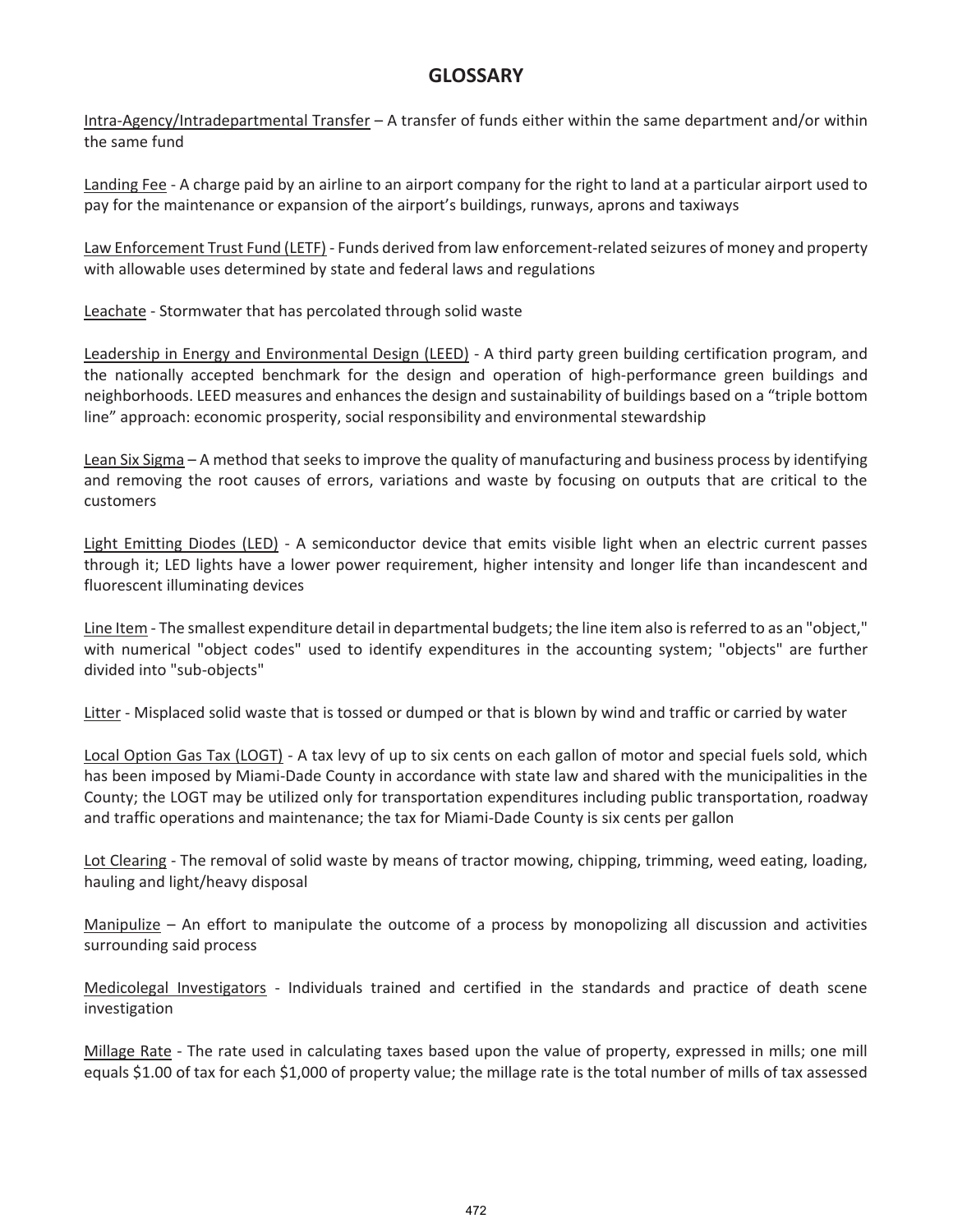Miscellaneous Construction Contracts (MCC) - A type of contract established to procure competitive, cost effective, quality construction services for miscellaneous and emergency construction projects up to \$5 million through the creation of a pre-qualified pool of contractors as approved by the Board of County Commissioners

Modified Accrual Basis Accounting - A mixture of the cash and accrual basis; the modified accrual basis should be used for governmental funds; to be recognized as a revenue or expenditure, the actual receipt or disbursal of cash must occur soon enough after a transaction or event has occurred to have an impact on current expendable resources; revenues must be both measurable and available to pay for the current period's liabilities; revenues are considered available when collectible either during the current period or after the end of the current period but in time to pay year-end liabilities; expenditures are recognized when a transaction or event is expected to draw upon current expendable resources rather than future resources

Mom and Pop Small Business Grant Program - A grant program created to provide financial and technical assistance to qualified for-profit small businesses that are approved for funding

Multi-Year Capital Improvement Plan - A balanced fiscal plan for governmental capital projects that spans six fiscal years

Net Operating Revenue - Revenue from any regular source; revenue from sales is adjusted for discounts and returns when calculating operating revenue

Net Revenues (through bond transactions) - An amount of money available after subtracting from gross revenues such costs and expenses as may be provided for in the bond contract; costs and expenses most often deducted are operations and maintenance expenses

Ninth-Cent Gas Tax - A locally imposed one cent per gallon tax on motor and special fuel for expenses related to establishing, operating and maintaining a transportation system

Non-Departmental Expenditures – Expenditures that cannot be directly attributed to any specific department

Operating Budget - A balanced fiscal plan for providing governmental programs and services for a single year

Optionality – The value of additional optional investment opportunities available only after having made an initial investment

Outcome - Outcome measures focus on program results, effectiveness and service quality, assessing the impact of agency actions on customers, whether individual clients or whole communities (e.g. incidents of fire-related deaths, response time, the crime rate, percentage of residents rating service as good or excellent, percentage of streets that are clean and well-maintained, number of homeless)

Output - Output or workload measures, indicate the amount of work performed on the part of the department (e.g. applications processed, contracts reviewed, tons of garbage collected and potholes filled)

Parity Basis - Equivalence of a commodity price expressed in one currency to its price expressed in another; equality of purchasing power established by law between different kinds of money at a given ratio

Passenger Facility Charges (PFC) - A charge per enplaned passenger charged locally with Federal Aviation Administration (FAA) authorization for aviation-related capital improvement projects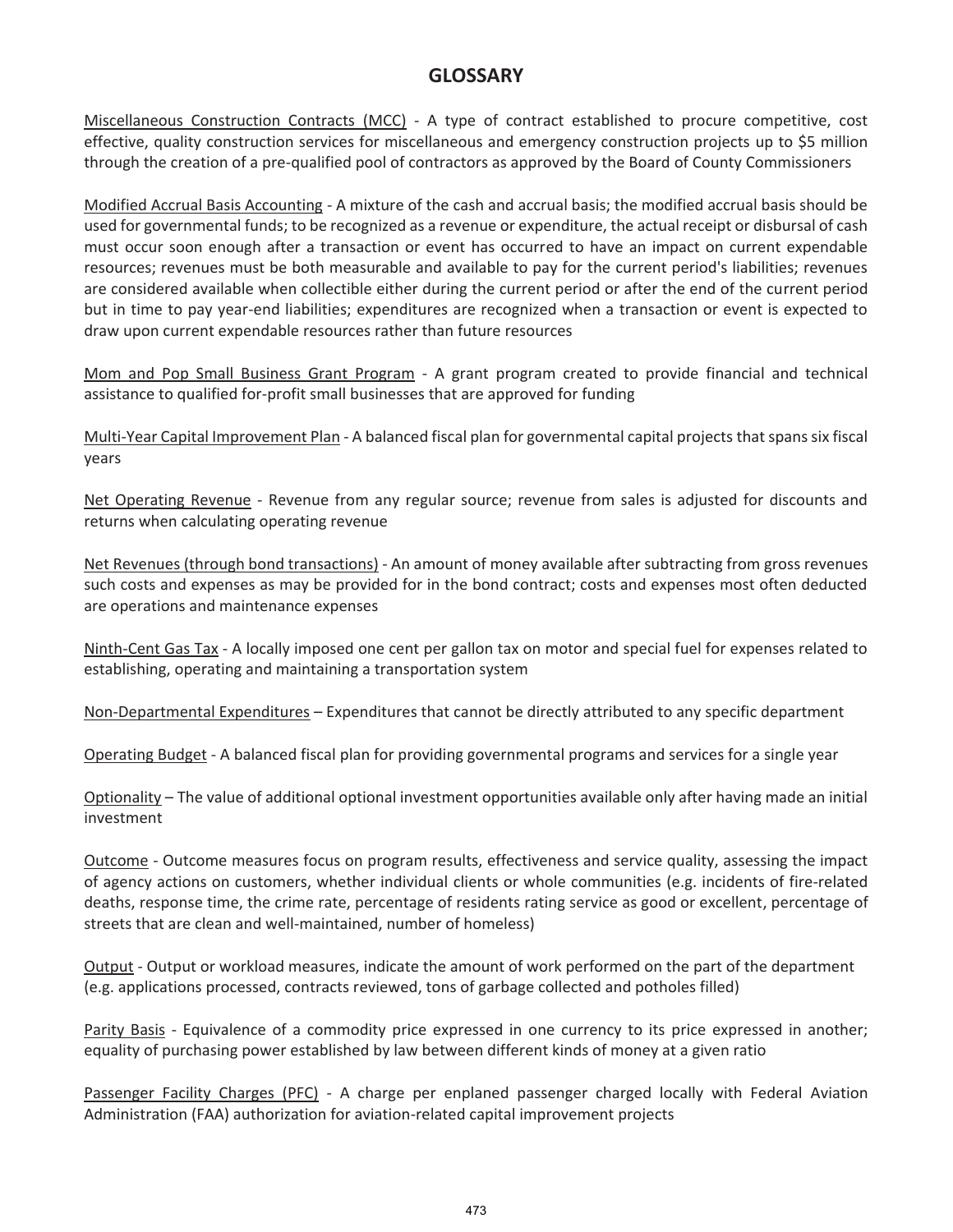People's Transportation Plan (PTP) - A plan of improvements to the Miami-Dade County transportation system which includes building rapid transit lines, expanding bus service, adding buses, improving traffic signalization, improving major and neighborhood roads and highways and funding to municipalities for road and transportation projects; the PTP is funded with proceeds of the one-half percent sales charter county transit system surtax which is overseen by the Citizen's Independent Transportation Trust (CITT) (See Charter County Transit System Sales Surtax)

Peace and Prosperity Plan - an annual plan to combat gun violence, including addressing at-risk youth, and provide opportunities for economic prosperity throughout Miami-Dade County through a strategy including programs to have immediate impact on high-risk youth, ongoing independent evaluation to ensure that the most effective efforts guide future investments, and leveraging outside resources to expand the impact of the funds received from the FTX naming rights partnership, with a focus on economic development and community revitalization efforts

Performance Measurement - A means, usually quantitative, of assessing the efficiency and effectiveness of departmental work programs; these measures can be found within the various department narratives

Plat - A map showing planned or actual features of an area (streets, buildings, lots, etc.)

Professional Sports Franchise Facilities Tax (PSFFT) - A one percent tax on transient lodging accommodations levied countywide, except in the City of Miami Beach, the Town of Surfside and the Village of Bal Harbour, dedicated to the development of sports facilities utilized by professional sports franchises

Program Area - A broad function or area of responsibility of government, relating to basic community needs; program areas usually entail a number of organized sets of activities directed towards a general common purpose and may encompass the activities of a number of departments

Projection - An estimation of anticipated revenues, expenditures or other quantitative data for specific time periods, usually fiscal years

Property Taxes - See Ad Valorem Taxes

Proprietary Department - A department that pays for all or most of its cost of operations from user fees and generally receives little or no property tax support; commonly called "self-supporting" or "enterprise" department

Public Hospital Sales Surtax - A one-half percent surtax on countywide sales, use, rentals, admissions and other transactions (up to \$5,000 on sales of tangible personal property) for the operation, maintenance and administration of Jackson Memorial Hospital (JMH); the surtax was approved by a special election held on September 3, 1991 and imposed by Ordinance 91-64 effective January 1, 1992; Chapter 212.055 Florida Statutes, which authorizes the surtax, requires a maintenance of effort contribution representing a fixed percentage (11.873 percent) of Countywide General Fund revenue and a millage equivalent; (also referred to as the JMH surtax or the health care sales surtax)

Public-private Partnership or P3 - A partnership between a government agency and the private sector in the delivery of goods or services to the public

Qualified Target Industry Program (QTI) - A State-created program that encourages additional high value jobs through tax refunds; businesses which expand existing operations or relocate to the State, are entitled to a tax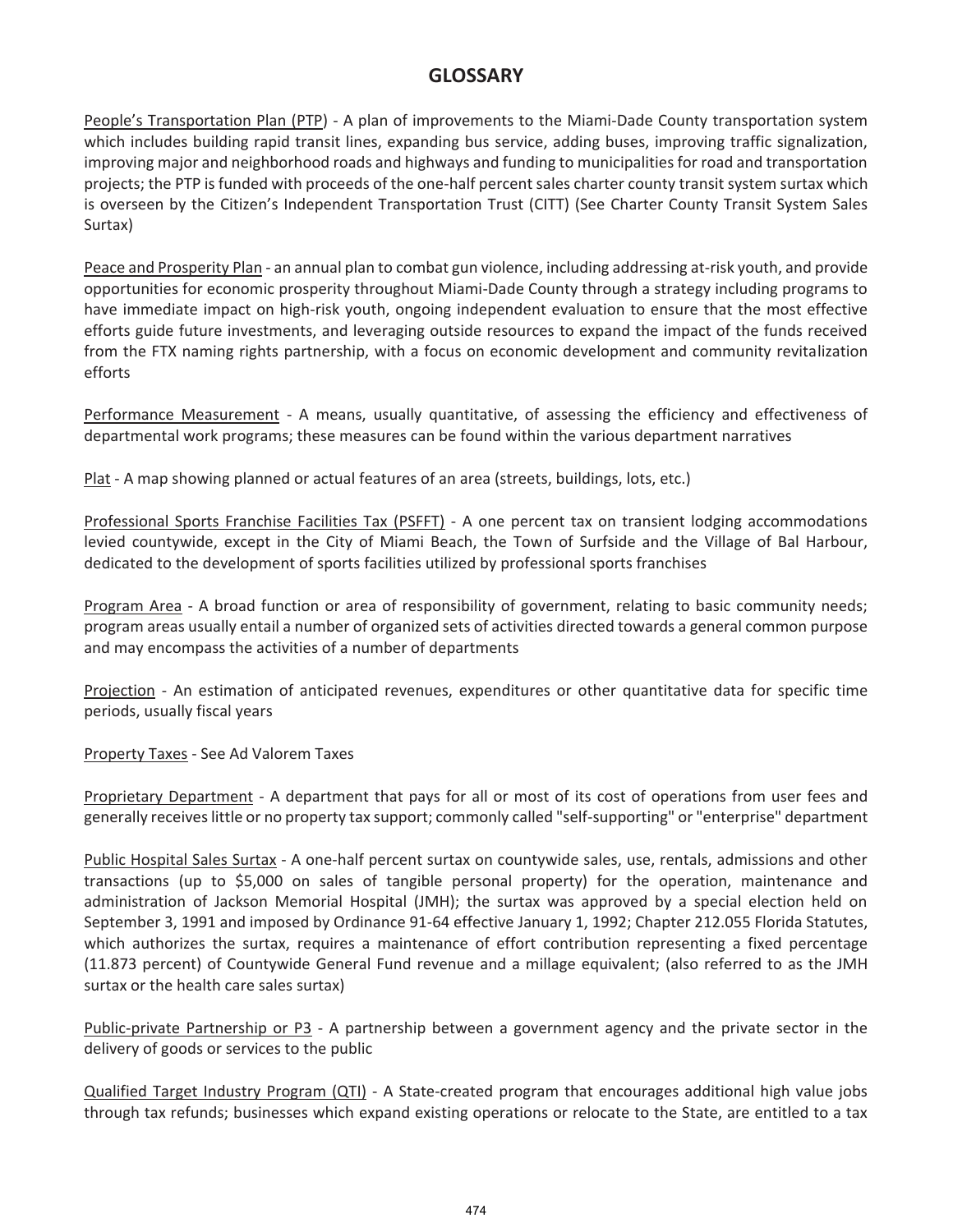refund of up to \$3,000 per job or \$6,000 per job if the business is located in an enterprise zone; the County's contribution is 20 percent of the refund

Quality Neighborhoods Improvement Program (QNIP) - A program that addresses infrastructure needs in older, urban neighborhoods and high growth areas; primarily includes the construction of new sidewalks and repairs to existing sidewalks, including safe route to schools, local and major drainage improvements, road resurfacing and local park facility improvements

Rental Assistance Demonstration (RAD) - A program of the U.S. Department of Housing and Urban Development (HUD) that seeks to preserve affordable housing by converting a public housing property's HUD funding to either Section 8 project-based voucher (PBV) or Section 8 project-based rental assistance (PBRA). This conversion of funding allows public housing agencies to make needed repairs while ensuring permanent affordability for these units

Recidivism - Habitual or chronic relapse of criminal or antisocial offenses

Recyclable - Products or materials that can be collected, separated and processed to be used as raw materials in the manufacturing of new products

Refunding Bond - A bond issued to refund outstanding bonds, which are bonds that have been issued but have not yet matured or been otherwise redeemed

Replacement Housing Factor – Capital Fund Grants that are awarded to Public Housing Agencies that have removed units from inventory for the sole purpose of developing new public housing units

Resilience - A measure of the sustained ability of a community to utilize available resources to respond to, withstand and recover from adverse situations

Resource Recovery - A process in which waste is recovered through recycling, waste-to-energy or composting

Revenue - Funds received from external sources such as taxes, fees, charges for services, special assessments, grants and other funds collected and received by the County in order to support services provided to the public

Revenue Maximization - Processes, policies and procedures designed to identify, analyze, develop, implement and support initiatives that expand and enhance revenue sources, reduce operational and development costs and improve compliance with federal and state requirements

Revenue Mile - A mile in which a transit vehicle travels while in revenue service

Road Impact Fees (RIF) - Fees collected from new developments or builders of homes and businesses to offset the demands of new development on County infrastructure, specifically County roads

Rolled Back Millage Rate - The millage rate that, when applied to the tax roll for the new year, excluding the value of new construction and any dedicated increment value, would allow the taxing authority to raise the same amount of property tax revenue for the new budget as it estimates to receive in the current year

Ryan White HIV/AIDS Treatment Extension Act of 2009 - Federal legislation created to address the health care and support service needs of people living with HIV disease or AIDS, and their families, in the United States; this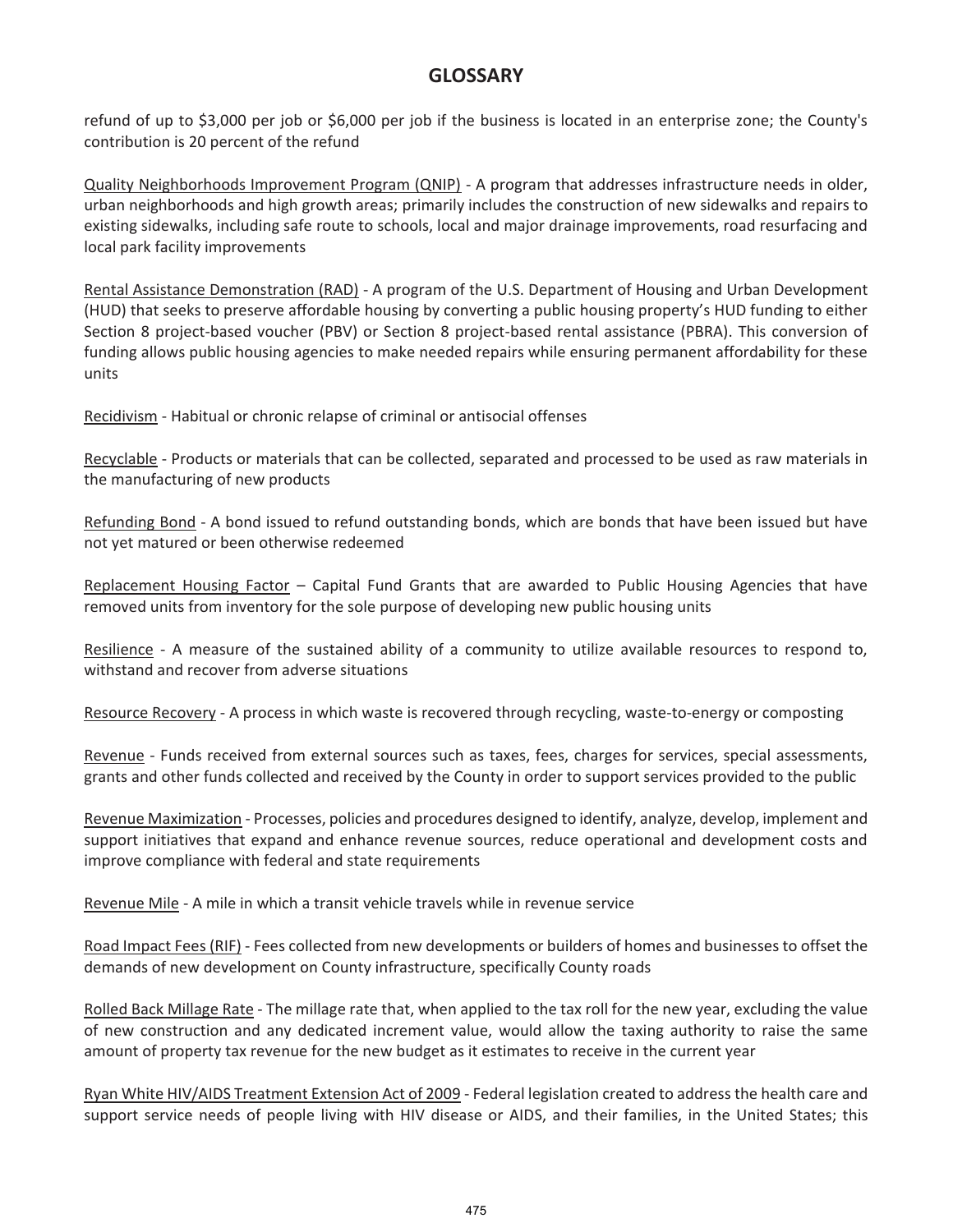legislation was originally enacted in 1990 as the Ryan White Comprehensive AIDS Resources and Emergency (CARE) Act, as reauthorized in 1996, amended in 2000, reauthorized in 2006 and later in 2009

Scorecard – Graphical display of County department performance measures and associated targets

Secondary Gas Tax - See Constitutional Gas Tax

Security - A specific revenue source or asset of an issuer that is pledged for payment of debt service on a series of bonds, as well as the covenants or other legal provisions protecting the bondholders; credit enhancement is considered additional security for bonds

Sequence Batch Reactor (SBR) - A type of activated sludge process for the treatment of wastewater. SBR reactors treat wastewater such as sewage or output from anaerobic digesters or mechanical biological treatment facilities in batches. Oxygen is bubbled through the mixture of wastewater and activated sludge to reduce the organic matter (measured as biochemical oxygen demand and chemical oxygen demand). The treated effluent may be suitable for discharge to surface waters or possibly for use on land

Service Level - Services or products, which compromise actual or expected output of a given project or program; focus is on results, not measures of workload

Social Distancing - The practice of maintaining a greater than usual physical distance, such as six feet or more, from other people or of avoiding direct contact with people or objects in public places in order to minimize exposure and reduce the transmission of infection

Sonovoid Bridge - A fixed bridge with a partially hollow concrete deck

South Florida Regional Transportation Authority (SFRTA) - Established in June 2003 and tasked with the responsibilities to plan, maintain and operate a transit system and represents a re-designation of the Tri-County Rail Authority

Special Assessment Bonds - A bond issued to finance improvements in special assessment districts with debt service paid by assessments to district residents

Special Assessment District - A geographic area, designated by petition or vote of the residents of that area, in which a particular service is provided exclusively to residents of the area; a special property tax or a special assessment fees pays for these services (also known as a Special Taxing District)

Special Obligation Bond - A bond issued to finance improvements with debt service paid by designated revenues; the full faith and credit of a governmental jurisdiction are not pledged to repay the debt

Special Transportation Service (STS) - A service that provides transportation for persons with disabilities that do not have access to Metrobus, Metrorail or Metromover

Specificity – The quality or condition of being specific

State Housing Initiatives Partnership Program (SHIP) - A State of Florida housing incentive program providing local funding to implement and/or supplement the following programs: housing development, down payment assistance, housing acquisition and rehabilitation, homeownership assistance and homebuyers counseling and technical assistance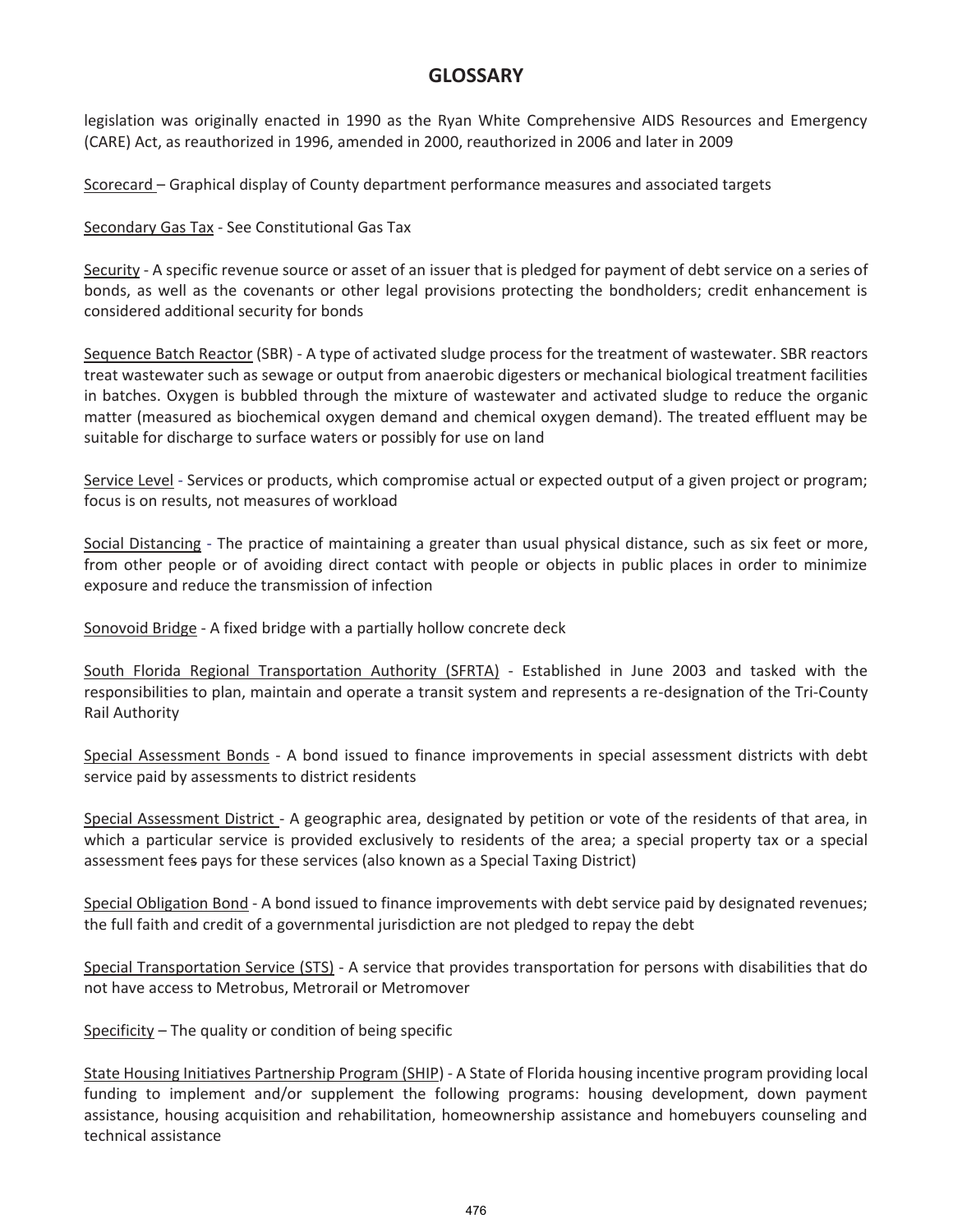Stormwater - Surface water generated by a storm

Stormwater Utility Fee - A fee assessed on real property established and imposed to finance design, installation and maintenance of stormwater management systems

Subordinate Special Obligation Bond - A junior bond, secured by a limited revenue source or promise to pay, that is repayable only after the other debt (senior bond) with a higher claim has been satisfied

Surety Bond - An instrument that provides security against a default in payment; surety bonds are sometimes used in lieu of a cash deposit in a debt service reserve fund

Surplus - An excess of assets over the sum of all liabilities

Targeted Jobs Incentive Fund (TJIF) - An initiative of the Beacon Council and Miami-Dade County that encourages additional job creation and investment through tax refunds; businesses which expand existing operations or relocate to Miami-Dade County are entitled to a tax refund of \$3,000 per job, or \$4,500 per job if the business is located in a designated priority area; an alternative capital investment based TJIF award is awarded if the investment, excluding land value, exceeds \$3 million and a minimum number of jobs are created

Targeted Urban Areas (TUA) - Areas which are traditionally the most under-served and underdeveloped neighborhoods in Miami-Dade County; TUA represent portions of Opa–Locka, Florida City, Homestead, Coconut Grove, South Miami, Richmond Heights, Perrine, Princeton, Goulds, Leisure City, Naranja, Little Haiti, Overtown, Model Cities, Brownsville, Liberty City, Carol City, North Miami, West Little River, 27<sup>th</sup> Avenue Corridor and 183<sup>rd</sup> Street Corridor

Tax Increment Financing (TIF) - A method used to publicly finance needed public improvements and enhanced infrastructure in a defined area; the purpose is to promote the viability of existing businesses and attract new commercial enterprises

Teen Court Program - A State of Florida Department of Juvenile Justice (DJJ) program created in 1996 and administered by the Miami-Dade Economic Advisory Trust (MDEAT) since 1999; the program provides for teenage student volunteers to decide sentences of juveniles who have admitted breaking the law and offers an opportunity for the juvenile offender to avoid having a delinquency record if all sanctions are honored

Timebox – A verb indicating the creation of a milestone within a larger project or initiative

Tipping Fee - A fee charged to customers for the right of disposing waste by the operators of waste management facilities

Toll Revenue Credits - A revenue from the Florida Department of Transportation (FDOT), primarily used for the operation and maintenance of state highways, which effective FY 1995-96, may be used as an in-kind local match for federal grant dollars; these credits, while able to leverage federal funds, have no real purchasing power

Tourist Development Surtax (TDS) - A two percent Food and Beverage Tax collected on the sale of food and beverages (alcoholic and non-alcoholic) by restaurants, coffee shops, snack bars, wet bars, night clubs, banquet halls, catering or room services and any other food and beverage facilities in or on the property of a hotel or motel; the Surtax is collected throughout Miami-Dade County, with the exception of facilities located in the cities of Surfside, Bal Harbour and Miami Beach and is distributed in full to the Greater Miami Convention and Visitors Bureau, less \$100,000 to the Tourist Development Council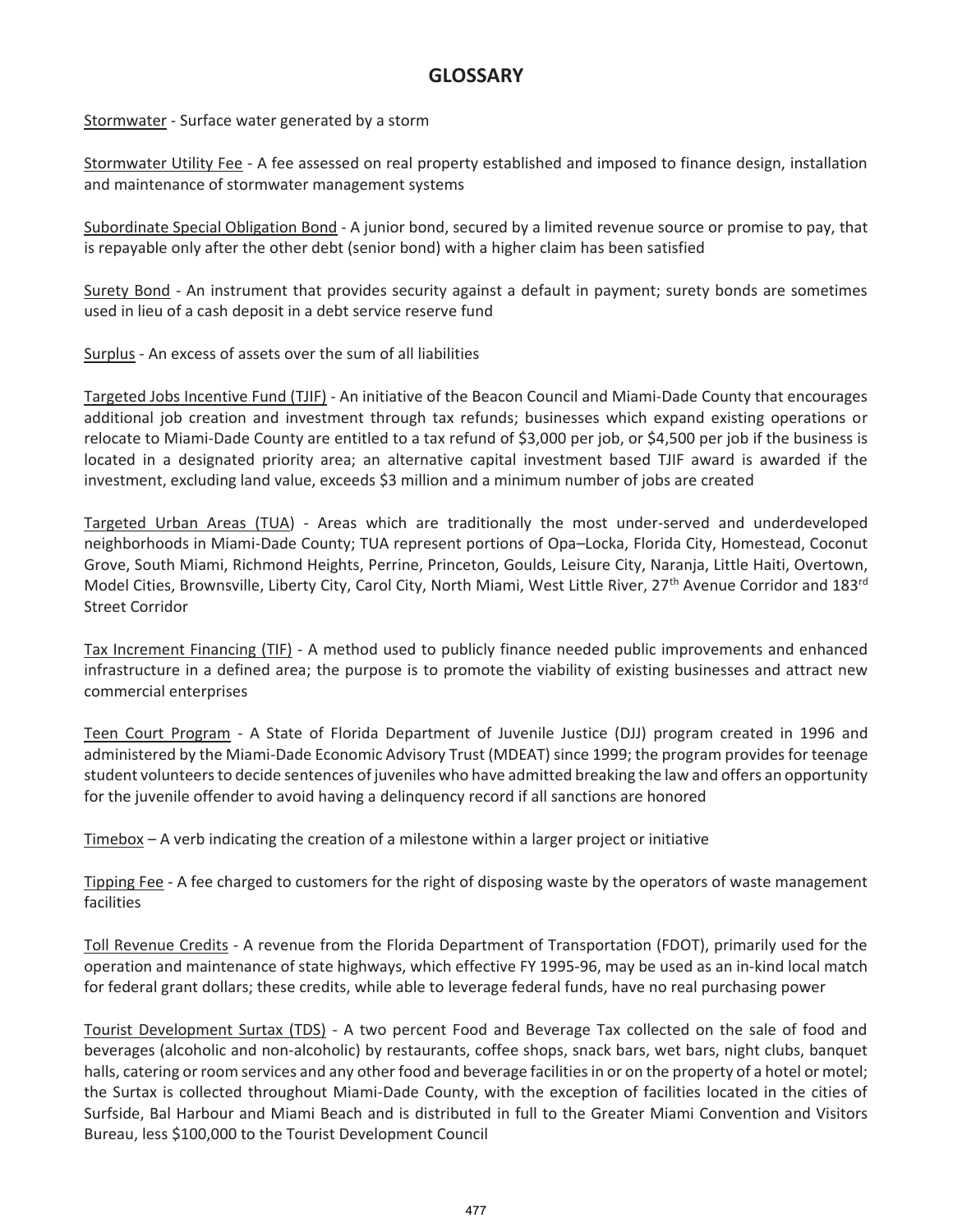Tourist Development Tax (TDT) - A two percent tax collected on the rental amount from any person who rents, leases or lets for consideration any living quarter accommodations in a hotel, apartment hotel, motel, resort motel, apartment motel, rooming house, mobile home park, recreational vehicle park, single family dwelling, beach house, cottage, condominium or any other sleeping accommodations rented for a period of six months or less; the TDT is collected throughout Miami-Dade County, with the exception of the cities of Surfside, Bal Harbour and Miami Beach and is distributed to the Greater Miami Convention and Visitors Bureau (60 percent), the Department of Cultural Affairs (20 percent) and to the City of Miami for eligible uses (20 percent)

Transient Lodging (Tourist Tax or Bed Tax) - Charges levied on transient lodging accommodations these include CDT, PSFFT, TDT and TDS

Transit Corridor - A broad geographic band that follows a general directional flow of travel connecting major origins and destinations of trips and which may contain a number of streets, highways and transit routes

Trash - Any accumulation of paper, packing material, rags or wooden or paper boxes or containers, sweepings and all other accumulations of a nature other than garbage, which are usual to housekeeping and to the operation of commercial establishments

True-up - The methodology used to calculate an adjustment, either increase or decrease, made to a wholesale water or wastewater customer invoice from the previous fiscal year and carried forward in the upcoming fiscal year due to a difference between the actual audited cost and budgeted cost for the previous period

Trust Funds - Accounts designated such by law or the County which record receipts for spending on specified purposes; expenditures from trust funds do not require annual appropriations

Undesignated Fund Balance - Funds which are remaining from the prior fiscal year, which are available for appropriation and expenditure in the current fiscal year

Unincorporated Municipal Service Area (UMSA) - The area of Miami-Dade County which is not incorporated or within the boundaries of any municipality; the County has a full range of municipal powers and responsibilities with respect to the unincorporated area of the County, including the power to tax for such traditional municipal services as local police patrol and neighborhood parks; services are provided and taxes applied exclusively in the unincorporated area of the County; residents of municipalities receive similar services directly from their respective city governments

Urban Development Boundary (UDB) - A service line drawn by the County that separates urban service delivery areas from the rural areas; inside the UDB is the urban side and outside the UDB is the rural side; the area outside the UDB in South Miami-Dade County is designated agriculture on the land use map; by County code, once the UDB is moved, no new agriculture can be established on the new properties that are now inside the UDB

User Access Program (UAP) - A revenue source for supporting the procurement related activities of goods and services by deducting two percent from each vendor's invoice for goods and services utilized by County departments; the program also applies to other non-County agencies that have an agreement in place to access County established contracts; jurisdictions forward 1.5 percent of the proceeds collected from the 2 percent deduction and keep 0.5 percent

Utility Service Fee - A service fee imposed on water and sewer customers, pursuant to the Code of Miami-Dade County, to cover the cost of environmental services and regulations related to water and sewer services and groundwater quality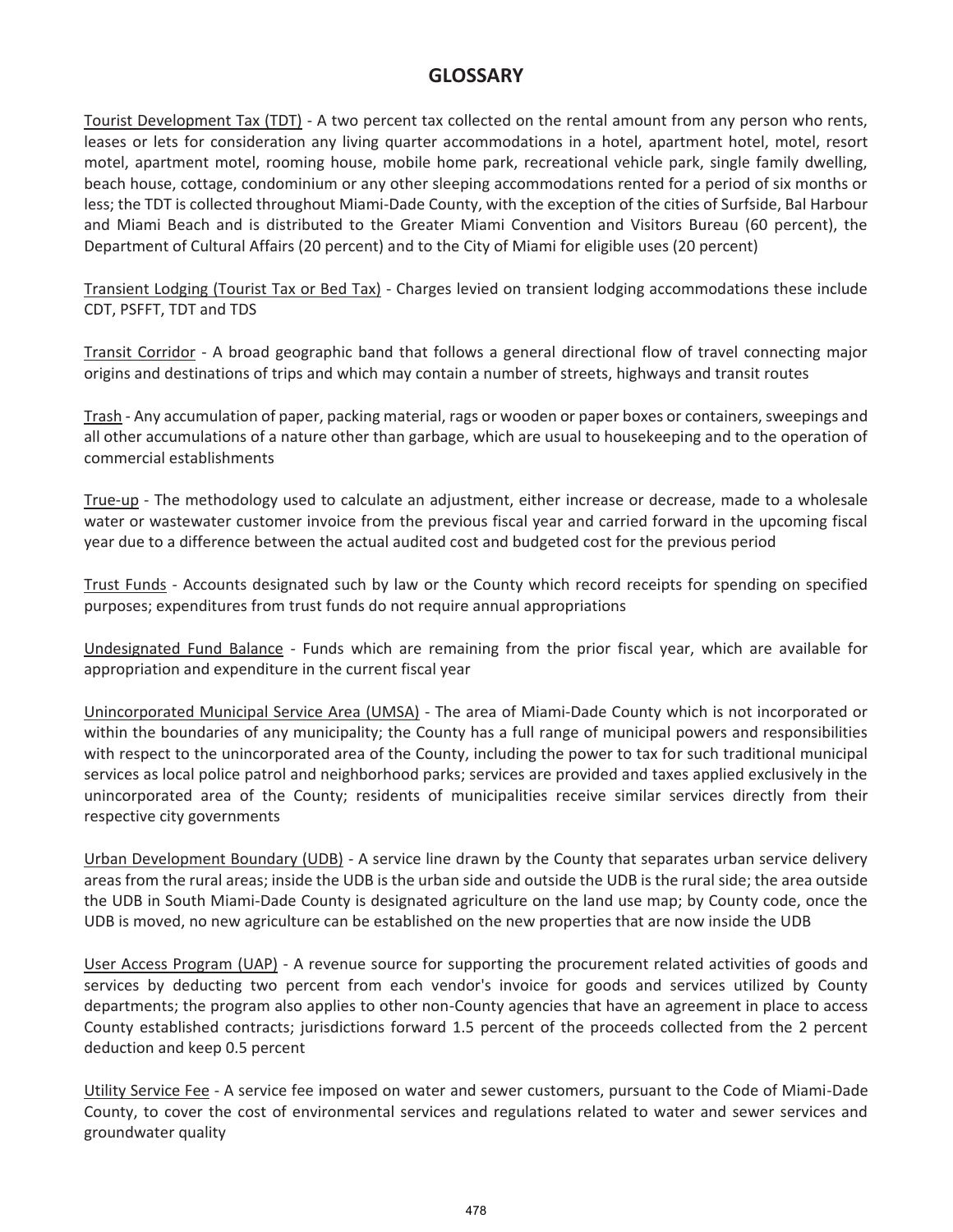Waste disposal - Disposal of solid waste through landfill, incineration, composting or resource recovery

Waste transfer - Transfer of solid waste after collection or drop-off to a disposal or resource recovery facility or landfill

Wastewater - Used water and/or storm runoff that must be cleaned before being released back into the environment

Water reuse - Involves subjecting domestic wastewater, giving it a high degree of treatment and using the resulting high-quality reclaimed water for a new, beneficial purpose

Weatherize - An action of preparing a structure to withstand the natural elements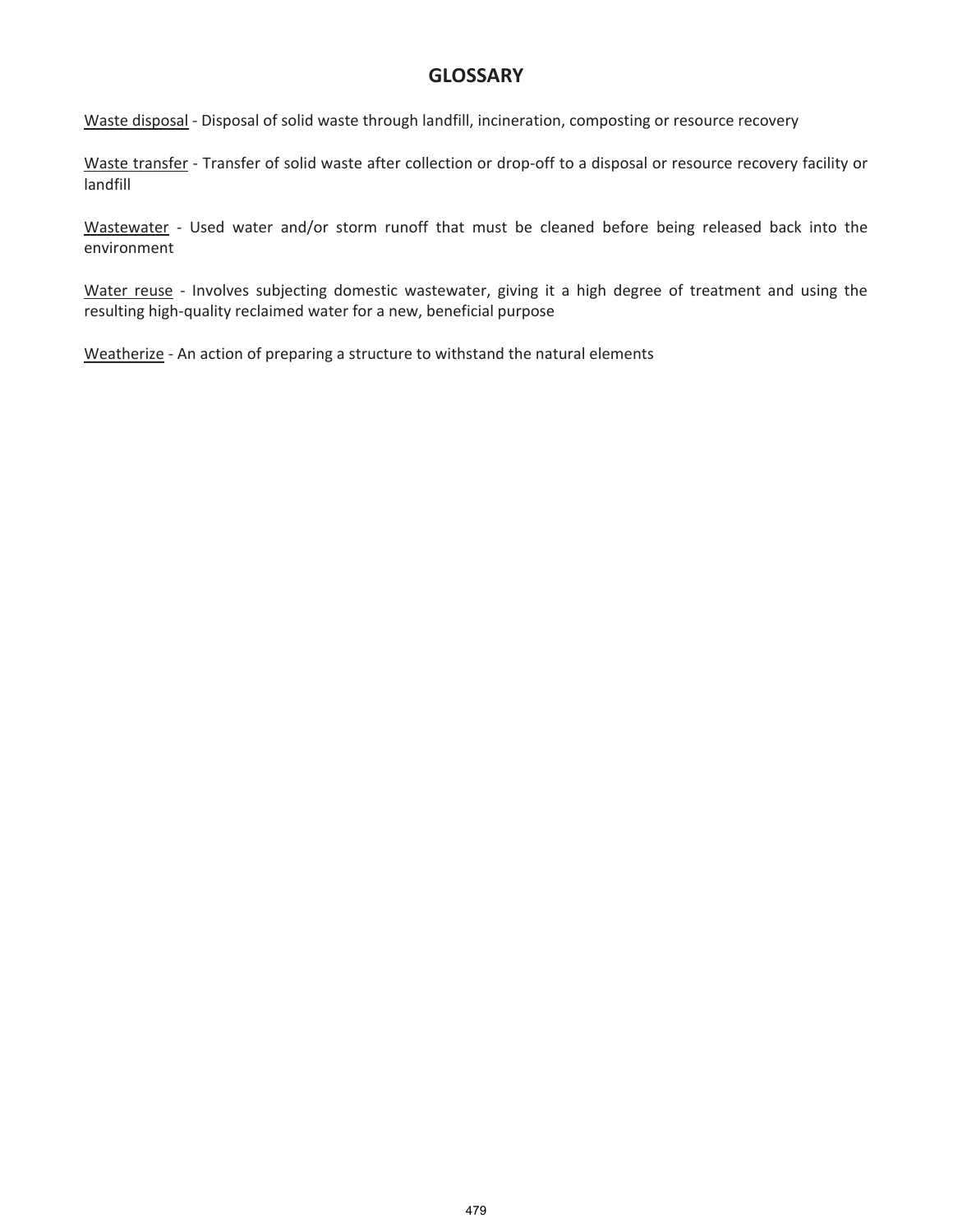## **INDEX**

## **A**

Accounting, 49 Accrual Basis Of, 54 Acronyms, 453-63 Administrative Office of the Courts (AOC), 36 Ad Valorem Taxes, 47, 57, 464 Advanced Traffic Management System, 328, 357, 404 Aggregate Millage, 43, 53 Animal Services, 63, 66, 104, 174, 199 280, 324, 333 Audit and Management Services (AMS), 9, 28, 418 Aviation Department, 64, 66, 116

## **B**

Beach Maintenance, 331, 353, 367 Beach Renourishment, 269, 386 Board of County Commissioners (BCC), 32, 38-9, 89, 178, 181-2, 464 Boot Camp, 80, 188, 396, Budget-In-Brief, 15 Budget Process, 39, 55 Building Better Communities General Obligation Bond Program (BBC GOB), 64, 75, 270 Business Planning, 31, 38

## **C**

Capital Budget, 22, 25, 55, 64, 320-61 Capital Expenditure Summary, 324 Capital Improvement Program Fund, 194 Capital Revenue Summary, 320-3 Children and Special Needs Center, 79, 397, 407 Citizens' Independent Transportation Trust (CITT), 87, 97 Code Enforcement, 34, 85 Commission on Ethics and Public Trust, 9, 20, 28, 420 Communications and Customer Experience Department, 28, 177 Community Action and Human Services (CAHSD), 20, 28, 36, 191, 301, 414 Community-Based Organizations (CBOs), 8, 71, 362-5, 389, 467 Compressed Natural Gas (CNG), 70, 405 Computer Aided Dispatch (CAD), 71, 326, 351

Convention Development Tax (CDT), refer to Tourist Taxes Cooperative Extension, 44, 84, 402, 411 Corrections and Rehabilitation Department (MDCR), 20, 28, 71, 75, 78 Countywide Infrastructure Investment Program (CIIP), 67-8, 83, 85, 333, 389 COVID19, 30-1, 65 Cultural Affairs Department, 20, 28, 80, 180, 190

**D**

Debt Capacity, 369

## **E**

Executive Summary, 23 Early Head Start, 77, 338, 390, 414, 469 Elections Department, 20, 28, 74, 387 Emergency Management, 173 Environmentally Endangered Lands (EEL), 69, 173, 334, 385-6, 469 Enterprise Resource Planning, 341, 360, 469

## **F**

Finance Department, 20, 28 Financial Outlook, 90-2, 112-3, 116, 123 Financial Policies, 49 Fire Rescue Department (MDFR), 20, 28, 202, 343 Fire Rescue District, 25, 34, 43, 46, 54, 100-1, 110 Fit2Lead, 72, 79, 402, 411 Fit2Play, 79, 402, 411 Funds Fiduciary, 42, 47 Government Accounting, 470 Proprietary Funds, 42, 45-6 Food and Beverage Tax, 80, 192-3, 395, 415 also see Tourist Taxes Food Programs, 362

## **G**

Gantry Cranes, 67, 122, 340, 387, Generally Accepted Accounting Principles (GAAP), 49, 465 Government Finance Officers Association (GFOA), 4, 470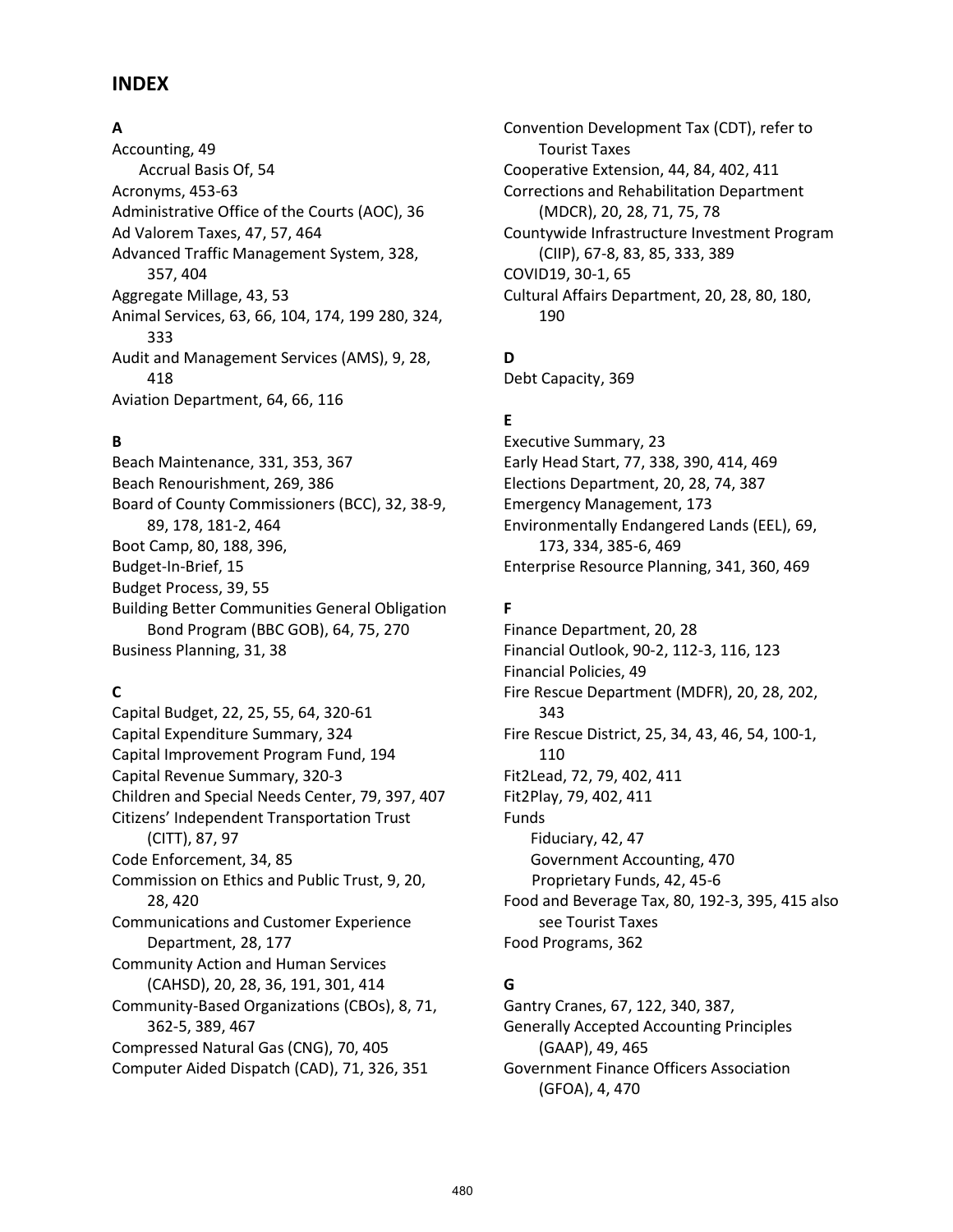Government Structure, 35 Governmental Accounting Standards Board (GASB), 49, 471 General Government Improvement Fund (GGIF), 343

## **H**

Head Start, 77, 390, 414 Homeless Trust, 20, 28, 391-2, 395, 414-5 Human Resources Department, 20, 28, 418

#### **I**

Information Technology Department (ITD), 20, 28, 45, 179, 396 Inspector General, see Office of the Inspector General Internal Services Department (ISD), 20, 28, 170, 397

#### **J**

Jackson Memorial Hospital, 46, 377, 474 Judicial Administration, 20, 28, 397, 407 Juvenile Services Department (JSD), 20, 28, 72, 75

#### **L**

Library District, 43, 48, 53-4, 99, 101, 111 Library Department (MDPLS), 20, 28, 81-2 Local Requirements, 36, 81, 397, 407

#### **M**

Measure, 38, 40, 50, 474, 476 Medical Examiner Department, 20, 28, 36, 179 Miami-Dade County Charter, 35 Miami-Dade County Code of Ordinances, 49 Miami-Dade Economic Advocacy Trust (MDEAT), 20, 28, 173, 187, 191, 384 Miami International Airport (MIA), 46, 116 Millage Rates, 25, 42-3, 49, 50-54, 56, 62-3, 91 Million Trees Miami, 68, 85, 403, 411 Monitor, 38 Mosquito Control, 36, 50, 69, 193, 393-4, 413

#### **N**

Neat Streets Miami (NSM), 68, 85, 403, 411 Neighborhood Safety Initiative (NSI), 73, 327, 343, 350

## **O**

Office of the Clerk, 20, 36, 88, 418 Office of the Commission Auditor, 50, 55 Office of Management and Budget (OMB), 55, 85, 87-8, 362, 385, 393, 413, 417-8 Office of the Inspector General (OIG), 37 Office of the Mayor, 20, 36 Operating Budget, 18-9, 24-5, 43, 45, 49, 55, 57, 59, 61, 64, 290-6 Outstanding Debt, 42, 54, 370-80

## **P**

Parks, Recreation and Open Spaces (PROS), 20, 28, 43-4, 51, 63, 72, 81, 87, 418, 420-3 People's Transportation Plan (PTP), 127-9, 474 Planning, (Strategic and Business), 38-9 Police Department (MDPD), 20, 28, 35, 44, 81, 174-5, 177-8, 188 PortMiami, 116, 121-3 Position Changes, 26 Property Taxes, 42, 47, 56, 62-3, 100-1, 289, 470, 474 Public Health Trust, 36, 46-7, 54 Public Housing and Community Development (PHCD), 20, 28, 36, 46, 67, 77, 79, 412, 415, 422-3 Public Service Tax, 97

#### **R**

Regulatory and Economic Resources (RER), 20, 28, 36, 43, 45, 362, 411, 416, 418-9, 421-4 Resources Recovery Facility, 126 Results-Oriented Governing, 38 Revenue Capacity, 368 Revenue Sharing, 33, 95, 98

## **S**

Sales Tax, 18-9, 53, 59, 61, 127 School Crossing Guard Program, 44, 188-9 Seaport Department, 20, 23, 28, 36, 46, 54, 63- 4, 87, 90, 121, 122, 418, 423 Secondary Gas Tax, 123, 271 Solid Waste Management (DSWM), 20, 28, 36, 46, 54, 61, 63, 75, 90, 112, 125, 362, 411-3 South Dade Transitway Corridor, 128, 329 Special Revenue Funds, 42, 46 Strategic Plan Objectives, 420-24